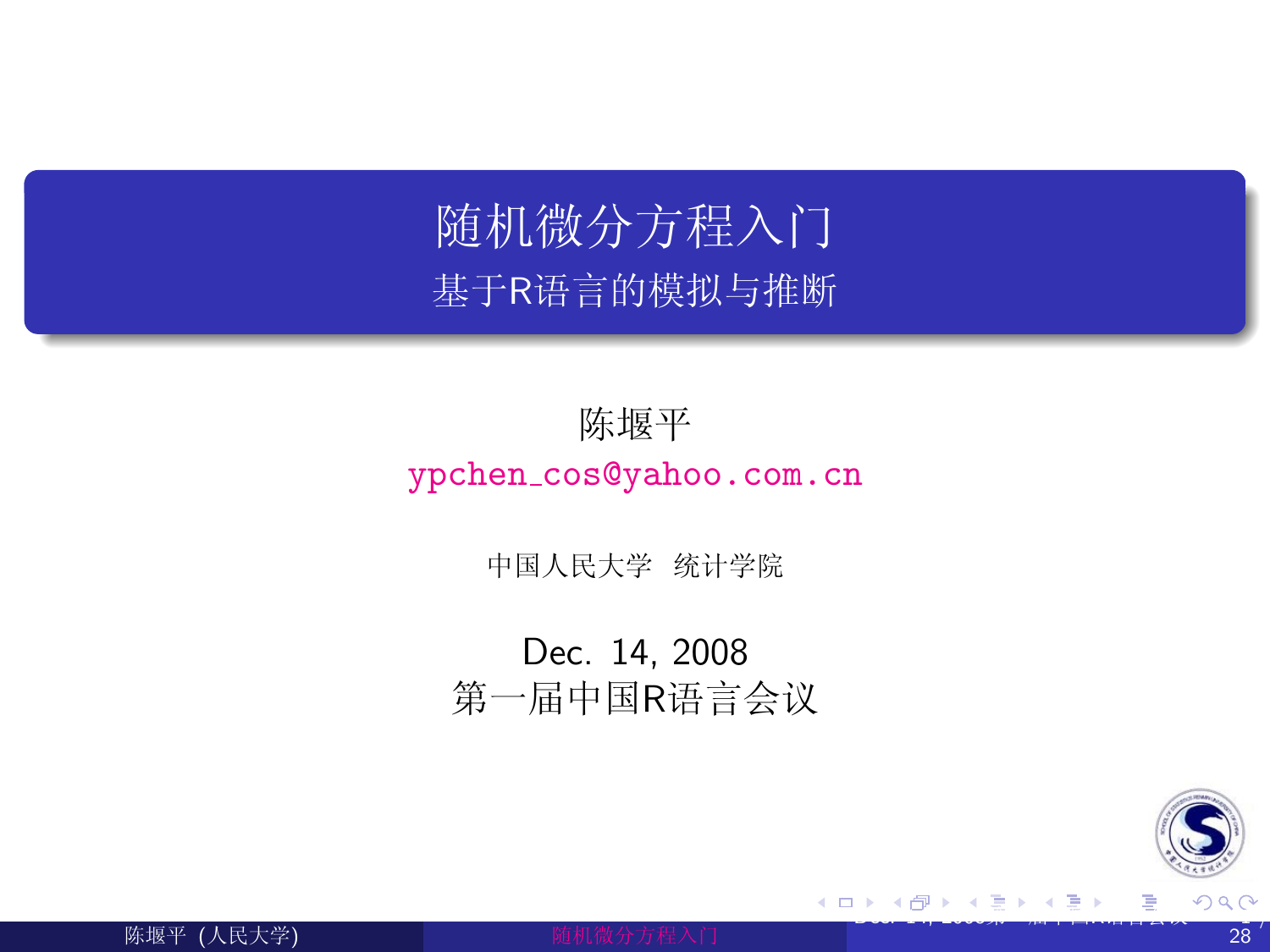

Figure: Kiyoshi Itô(伊藤清, Itô Kiyoshi) (7 September, 1915 - 10 November, 2008) was a Japanese mathematician whose work is now called Itô calculus. The basic concept of this calculus is the Itô integral, and the most basic among important results is Itô's lemma. His theory is widely applied, for instance in financial mathematics.

<span id="page-1-0"></span>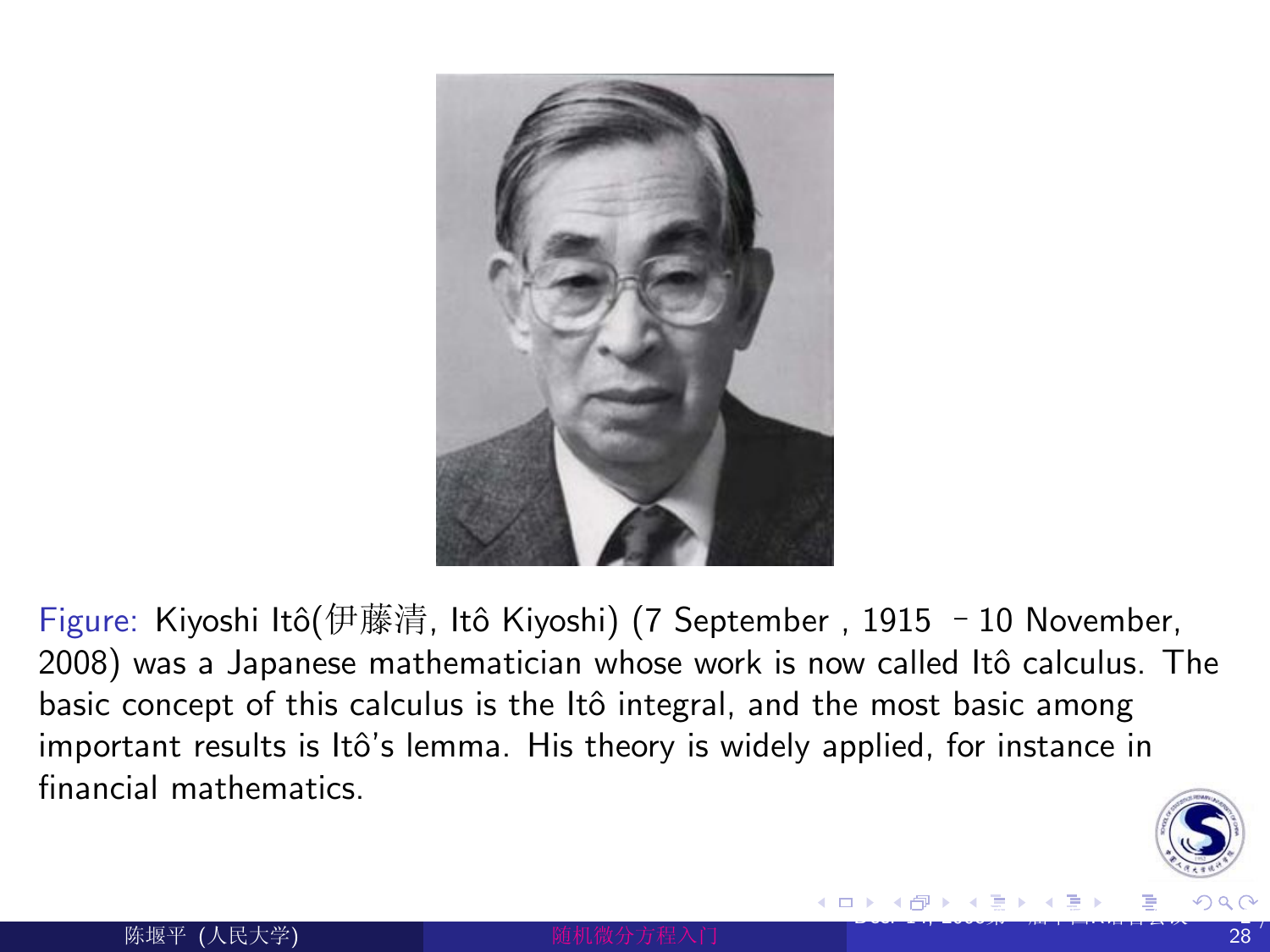- 基本概念:
	- · 随机过程、布朗运动、Itô积分、SDE ……
- SDE的数值解
- SDE的参数估计



<span id="page-2-0"></span>E

- 4 思 8 - 4 思 8

4 0 8 ∢ ⊜⊽  $\rightarrow$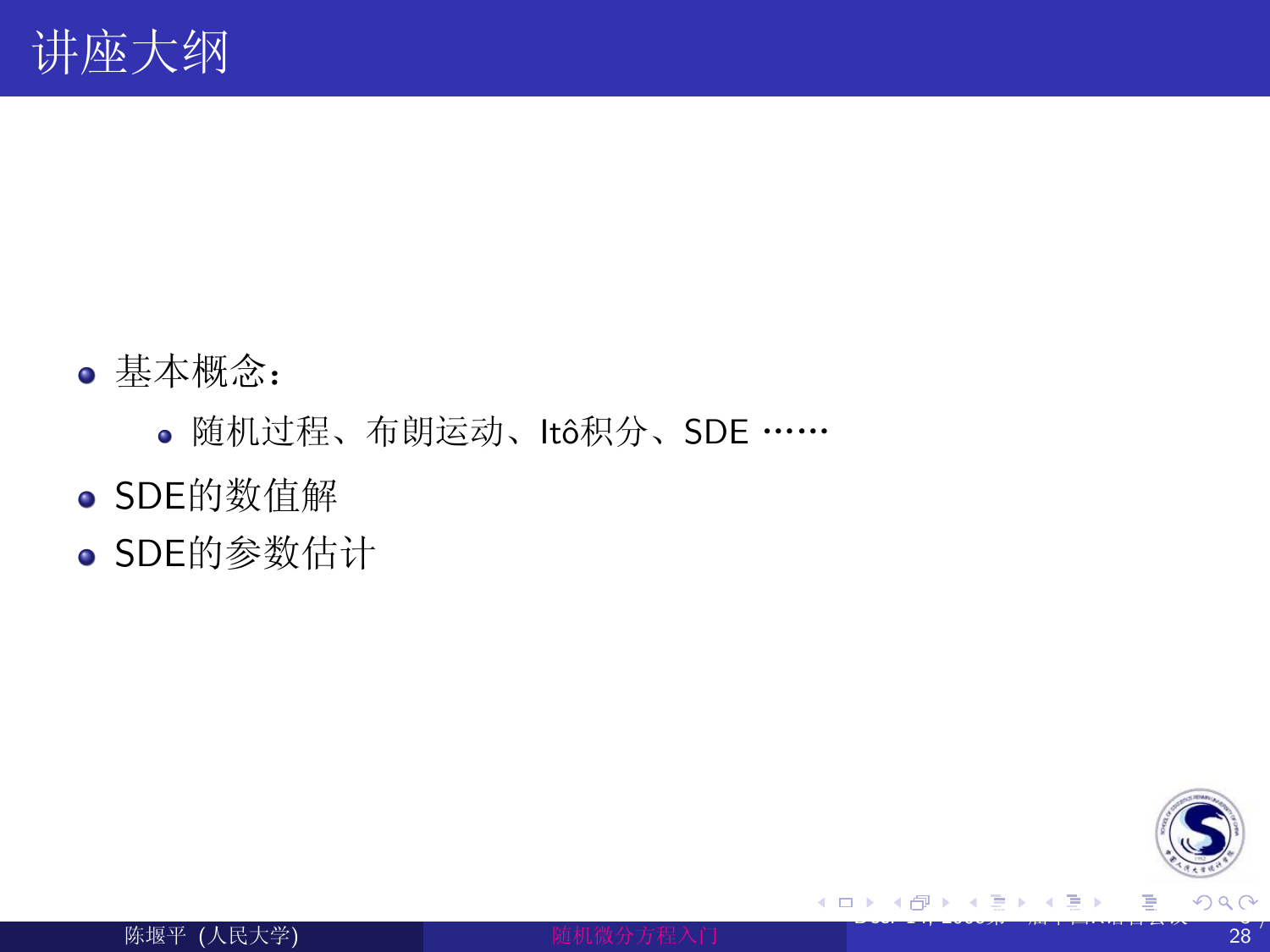- 二元函数  $X(t, \omega)$  是随机过程, 其中  $\omega \in \Omega$ . 如果  $t \in \mathbb{N}$ , 则称该过程为 离散时间过程: 如果 t e R<sup>+</sup>, 则称连续时间过程, 我们通常把连续时间 随机过程记作  $X = \{X_t, t \geq 0\}$ .有时我们用  $X(t)$  来表示  $X_t$ .
	- 对于固定的 ω,比如 ω, {X(t,ω), t ≥ 0} (或离散情形下的  $\{X(n,\bar{\omega}), n \in \mathbb{N}\}\)$  被称作路径 (path) 或轨迹 (trajectory).
	- 对于固定的 t, 比如 t, 集合  $\{X(\overline{t},\omega), \omega \in \Omega\}$  (或者离散情形下的  $\{X(\bar{n},\omega),\omega\in\Omega\}\)$  是时刻  $\bar{t}$  该随机过程的状态集.  $X(\bar{t},\omega)$  就成了 随机变量.

<span id="page-3-0"></span>

メメ 急メメ 急メ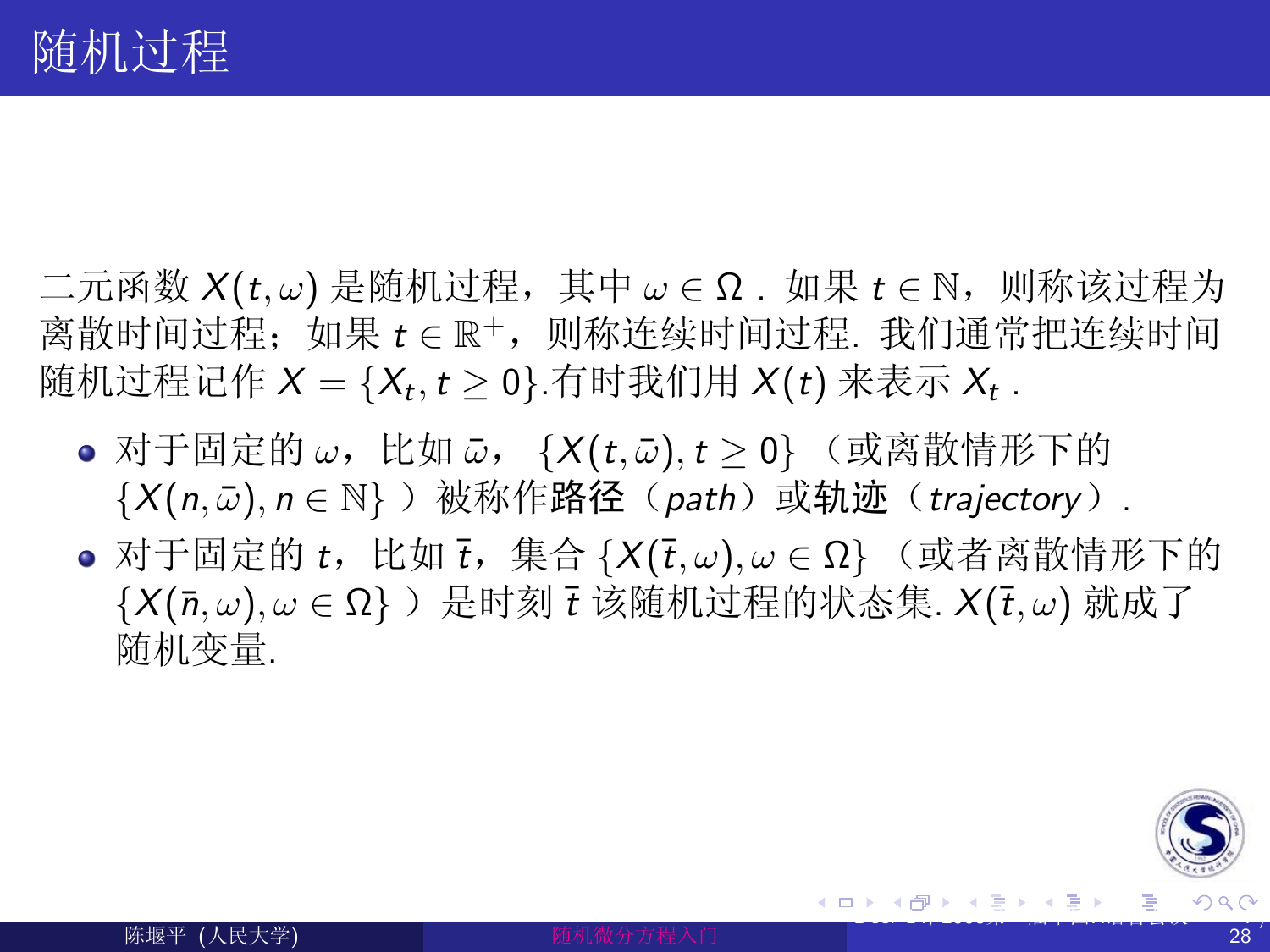## Brown 运动

Brown 运动又被称为 Wienner 讨程。原指苏格兰生物学家 R. Brown 干 1827年在显微镜下发现的花粉颗粒的不规则运动。以前都认为 Brown 运动的数学定义是 Einstein 首先于 1905 年提出的, 但其实早在 1900年 Bachelier 就在他的博士论文中提出了 Brown 运动, 并把 Brown 运动用 在股票价格的研究。

标准 Brown 运动的数学性质

设连续时间随机过程  $W_t$  :  $0 \le t < T$  是 [0, T) 上的标准 Brown 运动,

- $W_0 = 0$
- 独立增量性: 对于有限个时刻 0 < t1 < t2 < … < t1 < T ,随机变 量

<span id="page-4-0"></span>
$$
W_{t_2}-W_{t_1}, W_{t_3}-W_{t_2}, \cdots, W_{t_n}-W_{t_{n-1}}
$$

是独立的

● 正态性:对任意的 0 ≤ s < t < T , Wt - W、服从均值为0,方差 为 t-s 的正态分布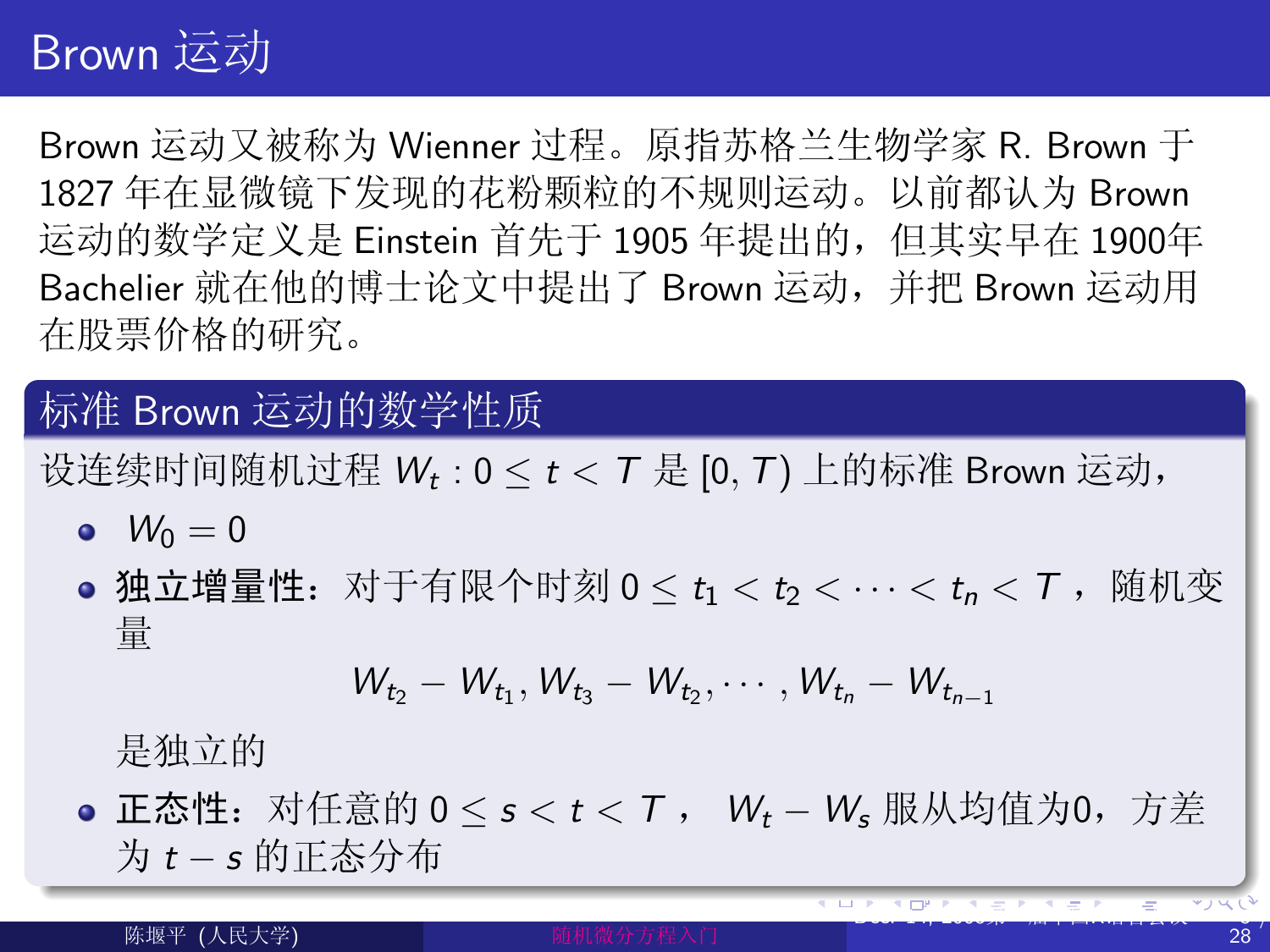#### 设定  $W_0 = 0$ . 对  $j = 1, 2, ..., N$ , 做以下几步

- $t_i = t_{i-1} + \Delta t$
- $\bullet \nrightarrow{\pm} \pm Z_i \sim N(0,1)$
- $\Delta W_i = Z_i \sqrt{\Delta t}$
- $W_i = W_{i-1} + \Delta W_i$

<span id="page-5-0"></span>

K 御 ▶ (K 唐 ) (K 唐 )

4 0 8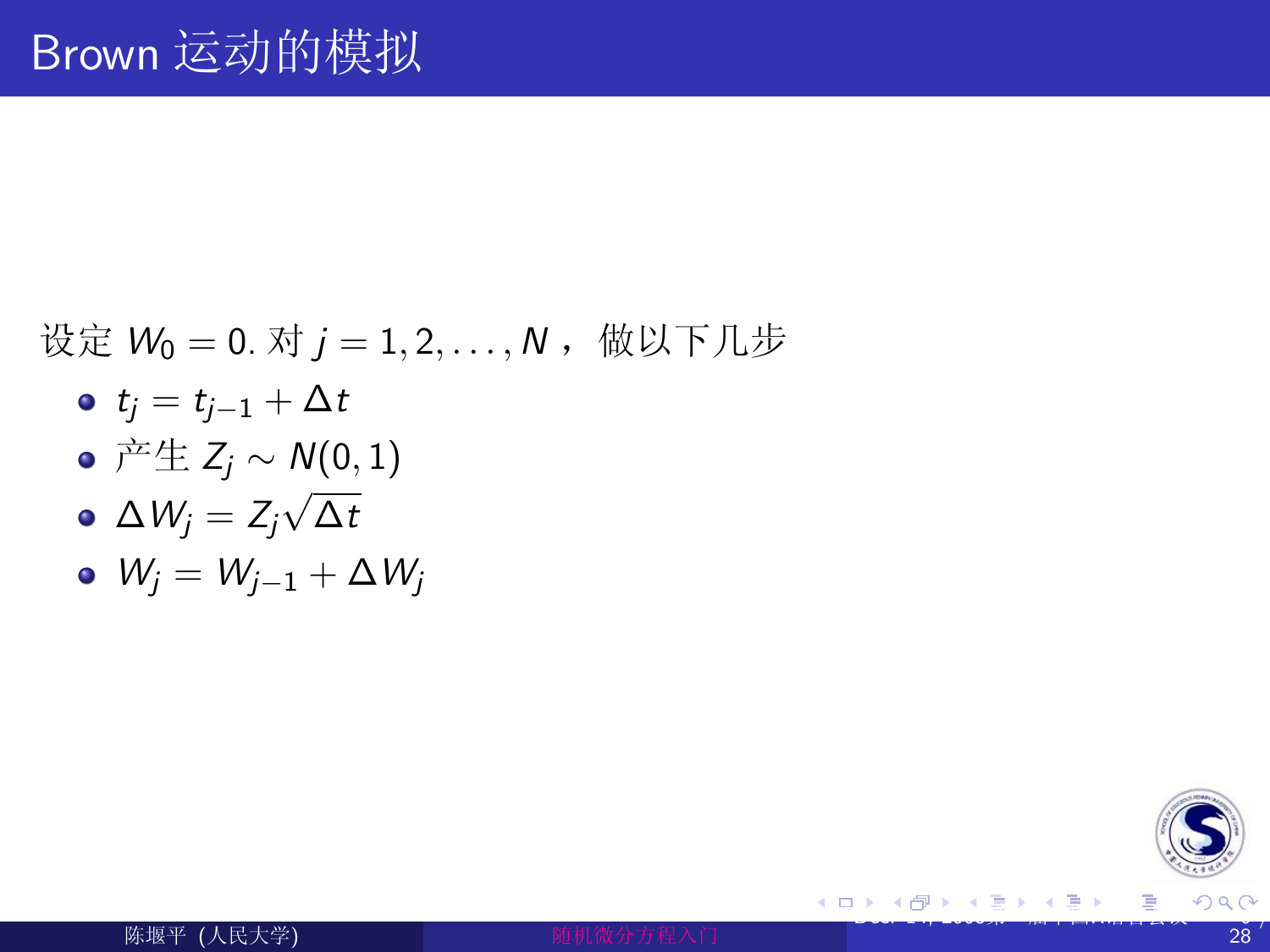```
set. seed(123)N <- 100 # 时间 [0.T] 分隔的份数
T \leftarrow 1Delta <- T/N # 时间间隔
W <- numeric(N+1) # 初始化向量 W
t \leq -\text{seq}(0,T, \text{length}=N+1)for(i \text{ in } 2: (N+1))W[i] <- W[i-1] + rnorm(1) * sqrt(Delta)
plot(t,W, type="1", main="布朗运动", ylim=c(-1,1))
```
<span id="page-6-0"></span>

IN BIN K BIN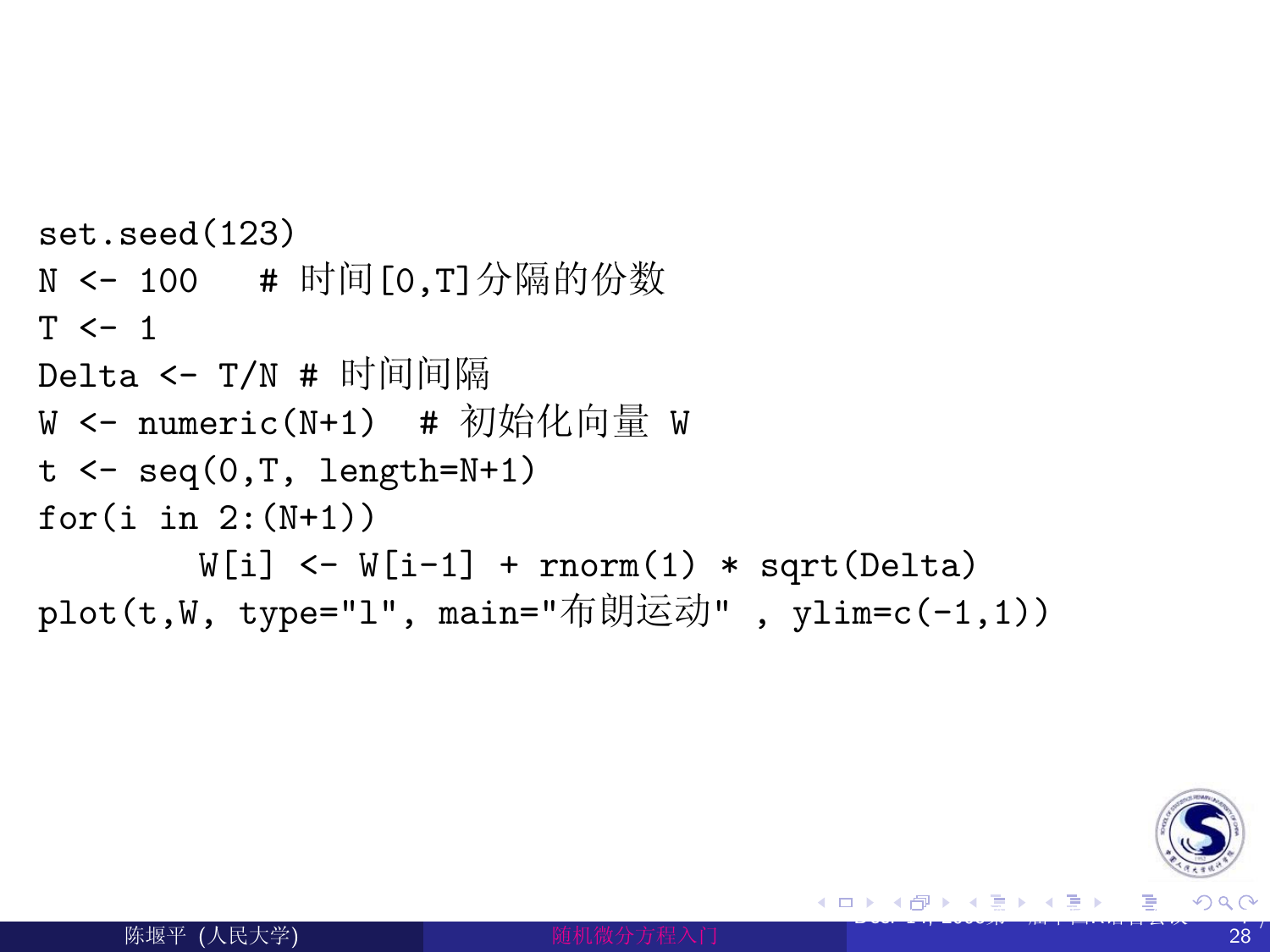布朗运动



Figure: Brown 运动轨迹的模拟

 $\leftarrow$   $\Box$ 

∢母 × ∍ ×



<span id="page-7-0"></span>Ε

一 ( 語 )

陈堰平 (人民大学)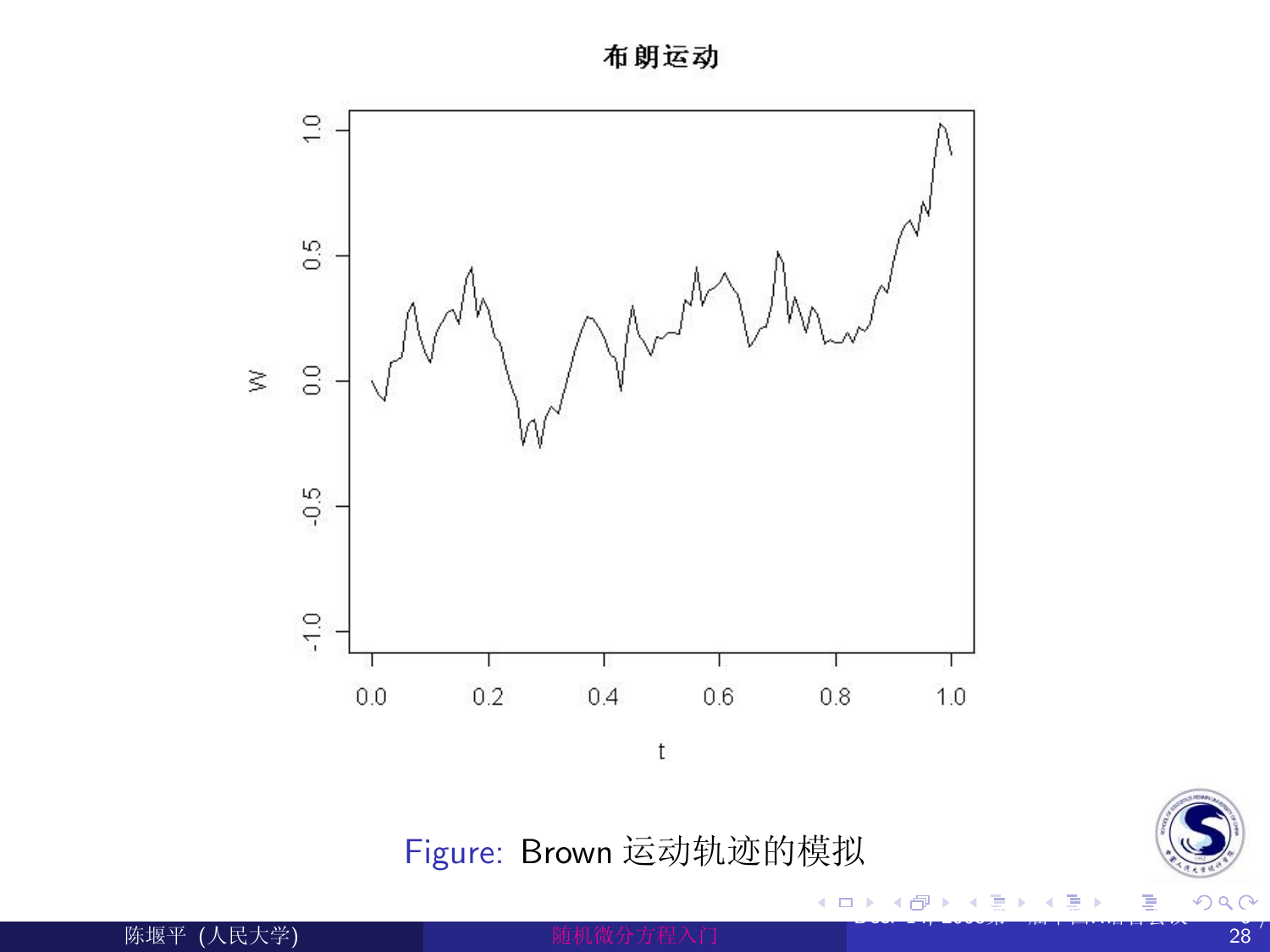假设 {X(t), 0 ≤ t ≤ T} 是关于布朗运动生成的事件流适应的随机过<br>程, 满足  $\int_0^T$  E(X(s)<sup>2</sup>)ds < +∞.则 X 的ltô积分定义为:

$$
I_t(X)=\int_0^t X_s\mathrm{d}\mathit{W}_{s}=\lim_{\Vert \mathit{H}_{n}\Vert\rightarrow 0}\sum_{i=0}^{n-1}X(t_i)(\mathit{W}(t_{i+1})-\mathit{W}(t_{i}))
$$

例如:

$$
\int_{t_0}^t \mathrm{d}W(s) = \lim_{n \to \infty} \sum_{i=0}^{n-1} (W(t_{i+1}) - W(t_i))
$$
  
=  $W(t) - W(t_0)$ 

<span id="page-8-0"></span>

- 4 思 お 3 思 お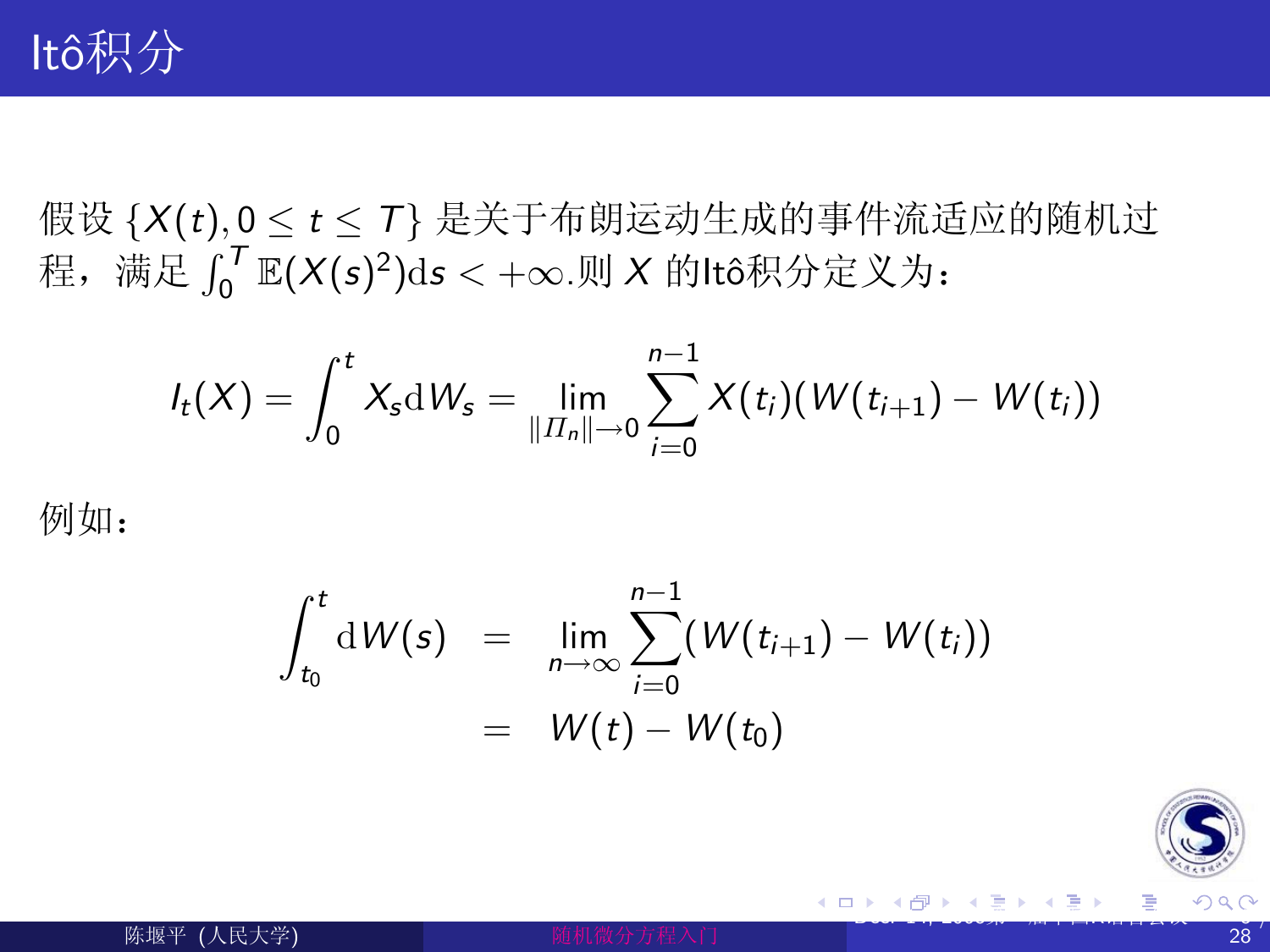随机过程  $\{X(t), 0 \leq t \leq T\}$  可以写成如下形式:

$$
X_t = X_0 + \int_0^t g(s) \mathrm{d} s + \int_0^t h(s) \mathrm{d} W_s
$$

其中  $g(t,\omega)$  和  $h(t,\omega)$  是两个适应过程, 且满足

$$
P\left\{\int_0^T|g(t,\omega)|\mathrm{d} t<\infty\right\}=1\quad\text{and}\quad P\left\{\int_0^Th(t,\omega)^2\mathrm{d} t<\infty\right\}=1
$$

则 {X(t), 0 ≤ t ≤ T} 被称为 ltô 过程

<span id="page-9-0"></span>

おす悪おす悪お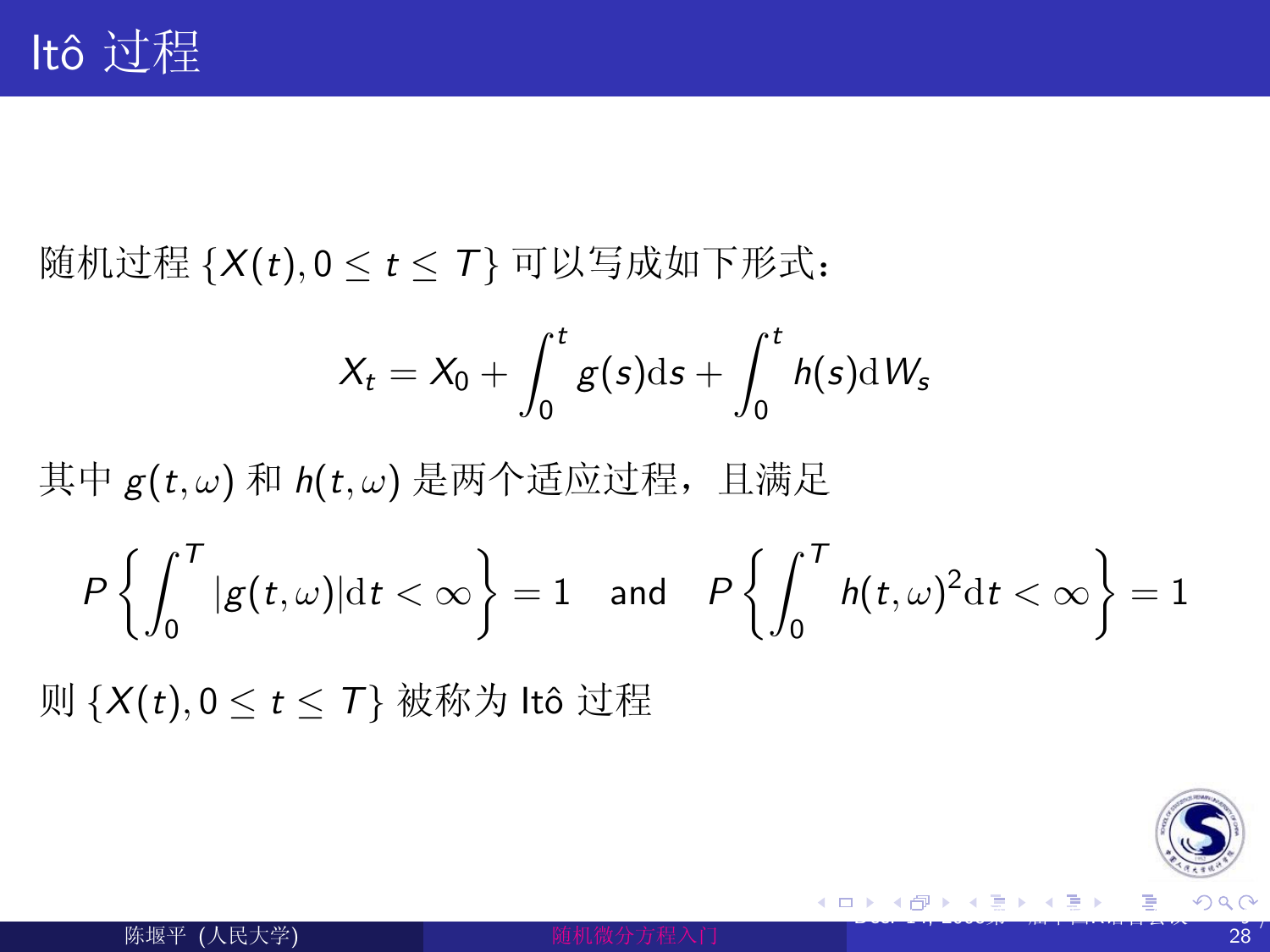$$
X_t = X_0 + \int_0^t \mu(s, X_s) \mathrm{d} s + \int_0^t \sigma(s, X_s) \mathrm{d} W_s
$$

通常写成微分形式

$$
\mathrm{d}X_t = \mu(t, X_t)\mathrm{d}t + \sigma(t, X_t)\mathrm{d}W_t
$$

有时也简写为

$$
dX_t = \mu(X_t)dt + \sigma(X_t)dW_t
$$

 $\mu(\cdot)$ 被称作漂移项,  $\sigma(\cdot)$ 被称作扩散项

<span id="page-10-0"></span>

4 0 8

K @ ▶ K 동 ▶ K 동 ▶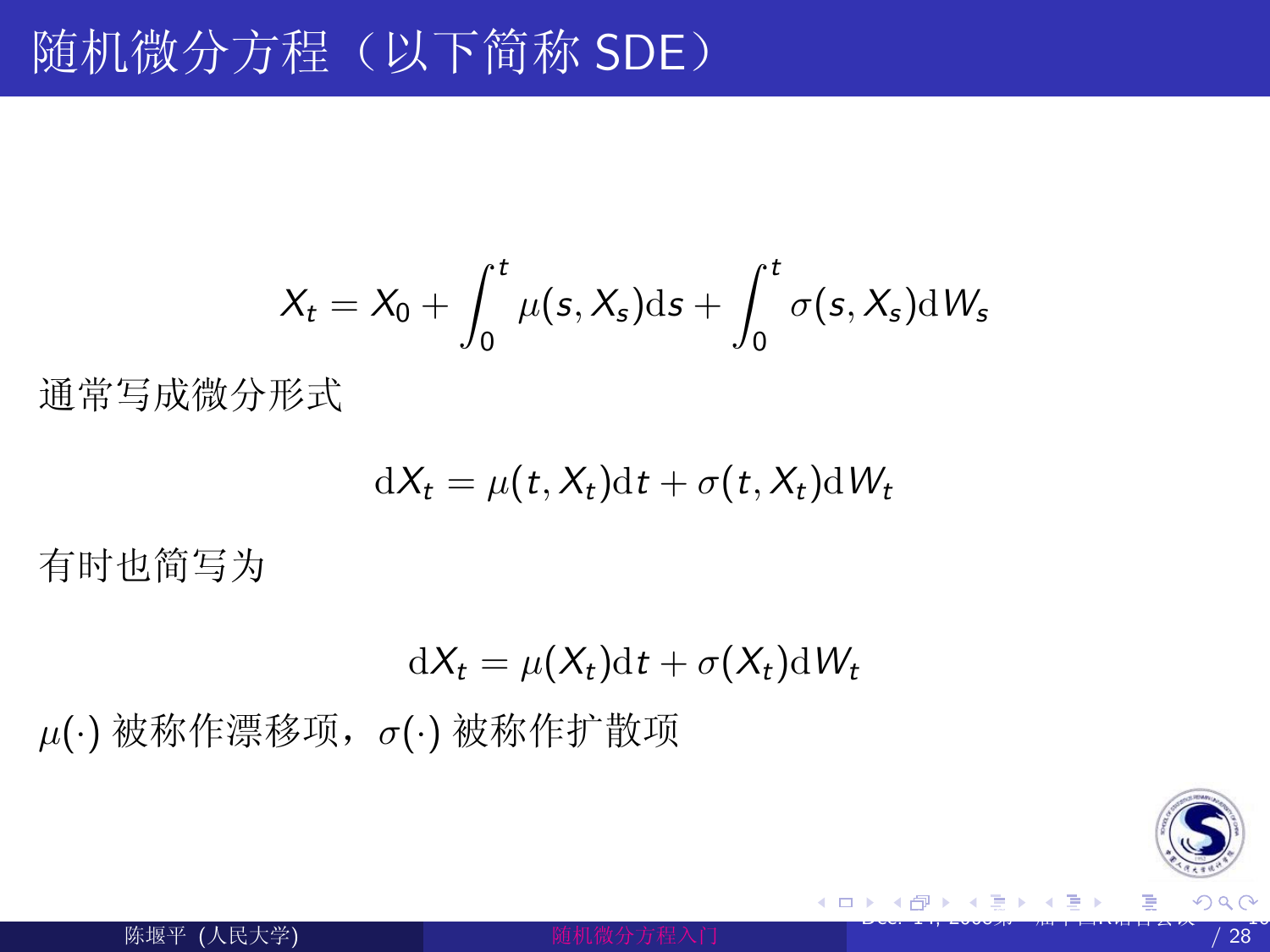布朗运动:

$$
dX_t = \mu dt + \sigma dW_t
$$

几何布朗运动:

$$
\mathrm{d}X_t = \mu X_t \mathrm{d}t + \sigma X_t \mathrm{d}W_t
$$

Ornstein-Uhlenbeck 过程 (又名Vasicek过程)

$$
dW_t = (\theta_1 - \theta_2 X_t)dt + \theta_3 dW_t
$$

 $\theta$ <sub>2</sub> > 0时该过程有均值反转(mean reverting)的性质。该方程也可以写 成:

$$
dW_t = \theta(\mu - X_t)dt + \sigma dW_t
$$

Cox-Ingersoll-Ross 过程

$$
dW_t = (\theta_1 - \theta_2 X_t)dt + \theta_3 \sqrt{X_t}dW_t
$$

当2 $\theta_1 > \theta_3^2$  时, 该过程严格取正值。方程也可以写成:

$$
dW_t = \theta(\beta - X_t)dt + \sigma \sqrt{X_t}dW_t
$$

<span id="page-11-0"></span>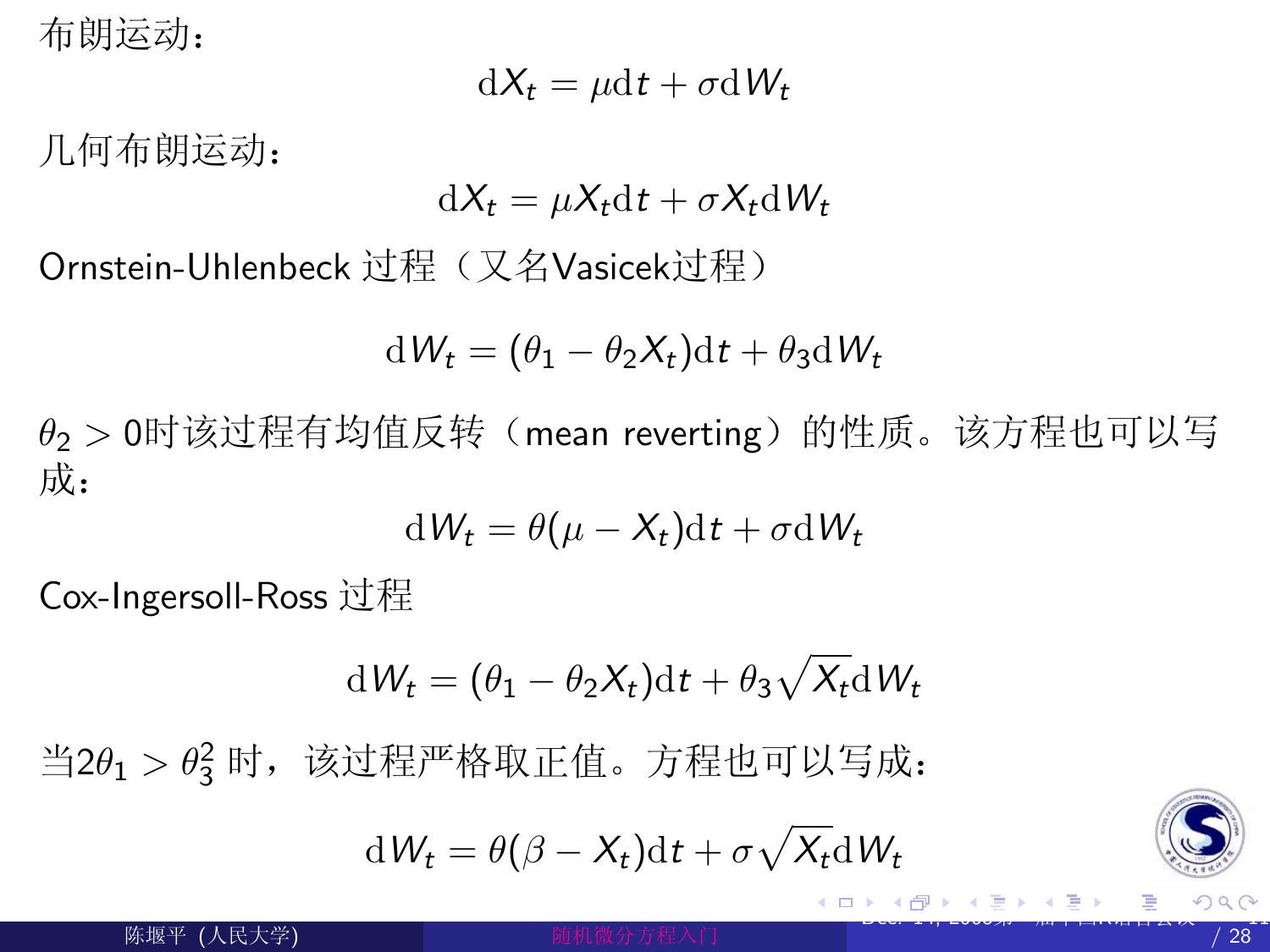# SDE的解

如果SDE的漂移项μ(·)和扩散项 σ(·)满足下面的条件:

● 全局 Lipschitz 条件: 对于所有的 x, y ∈ ℝ 和 t ∈ [0, T], 存在常数  $K < +\infty$  使得

$$
|\mu(t,x) - \mu(t,y)| + |\sigma(t,x) - \sigma(t,y)| < K|x - y|
$$

● 线性增长条件: 对于所有的  $x \in \mathbb{R}$  和  $t \in [0, T]$ , 存在常数  $C$  < + $\infty$  伸得

$$
|\mu(t,x)| + |\sigma(t,x)| < C(1+|x|)
$$

则SDE存在唯一的、连续的强解使得:

$$
\mathbb{E}\left\{\int_0^T|X_t|^2\mathrm{d} t\right\}<\infty
$$

<span id="page-12-0"></span>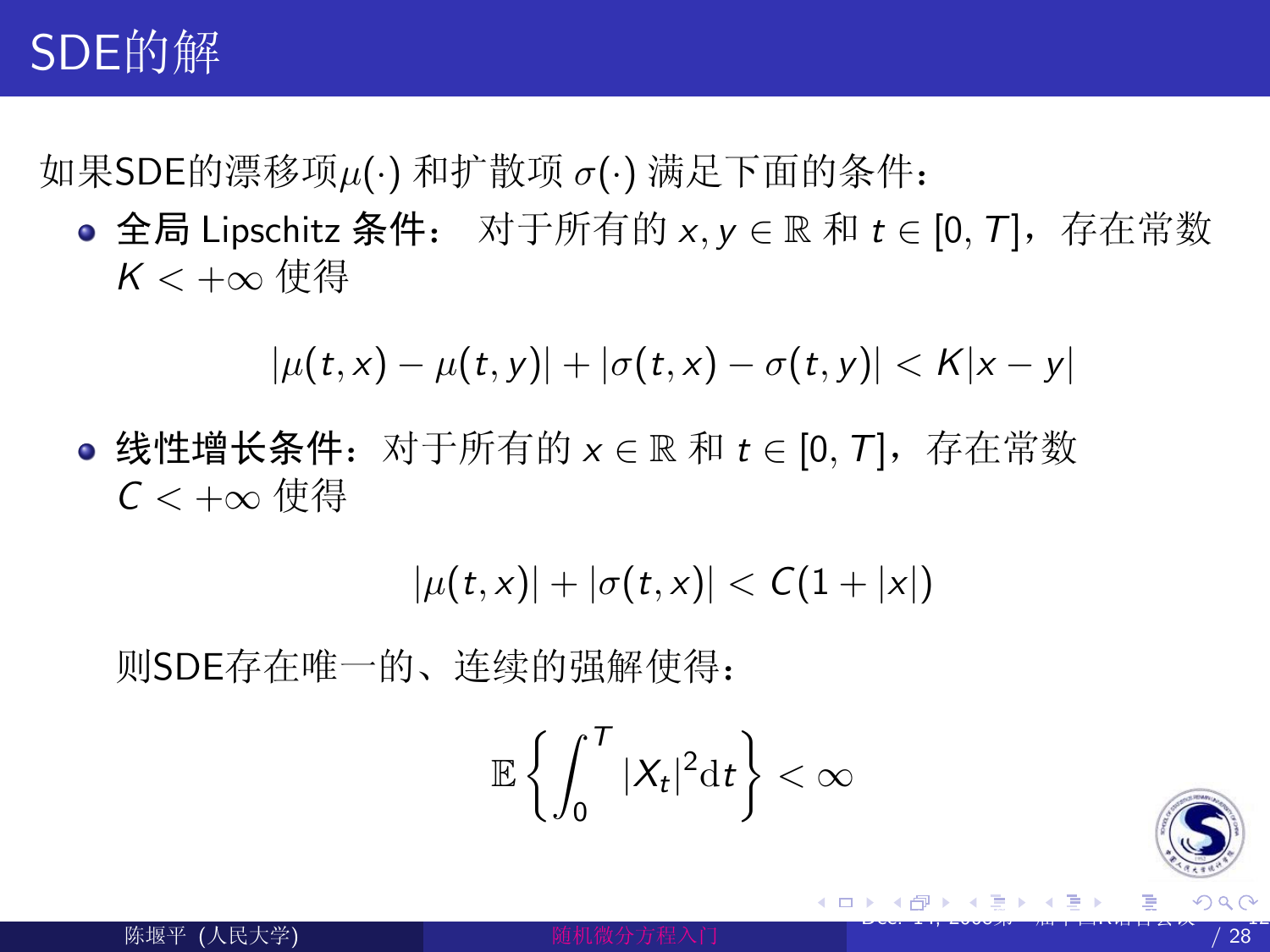#### Brown 运动

$$
dX_t = \mu dt + \sigma dW_t
$$

在给定初值 Xto 的条件下, 可以求出方程的解为

$$
X_t = X_{t_0} + \mu(t - t_0) + \sigma(W_t - W_{t_0})
$$

几何 Brown 运动

$$
dX_t = \mu X_t dt + \sigma X_t dW_t
$$

在给定初值 Xt 的条件下, 可以求出方程的解为

$$
X_t = X_{t_0} \exp \left[ (\mu - \frac{\sigma^2}{2})(t - t_0) + \sigma (W_t - W_{t_0}) \right]
$$

<span id="page-13-0"></span>

4 0 8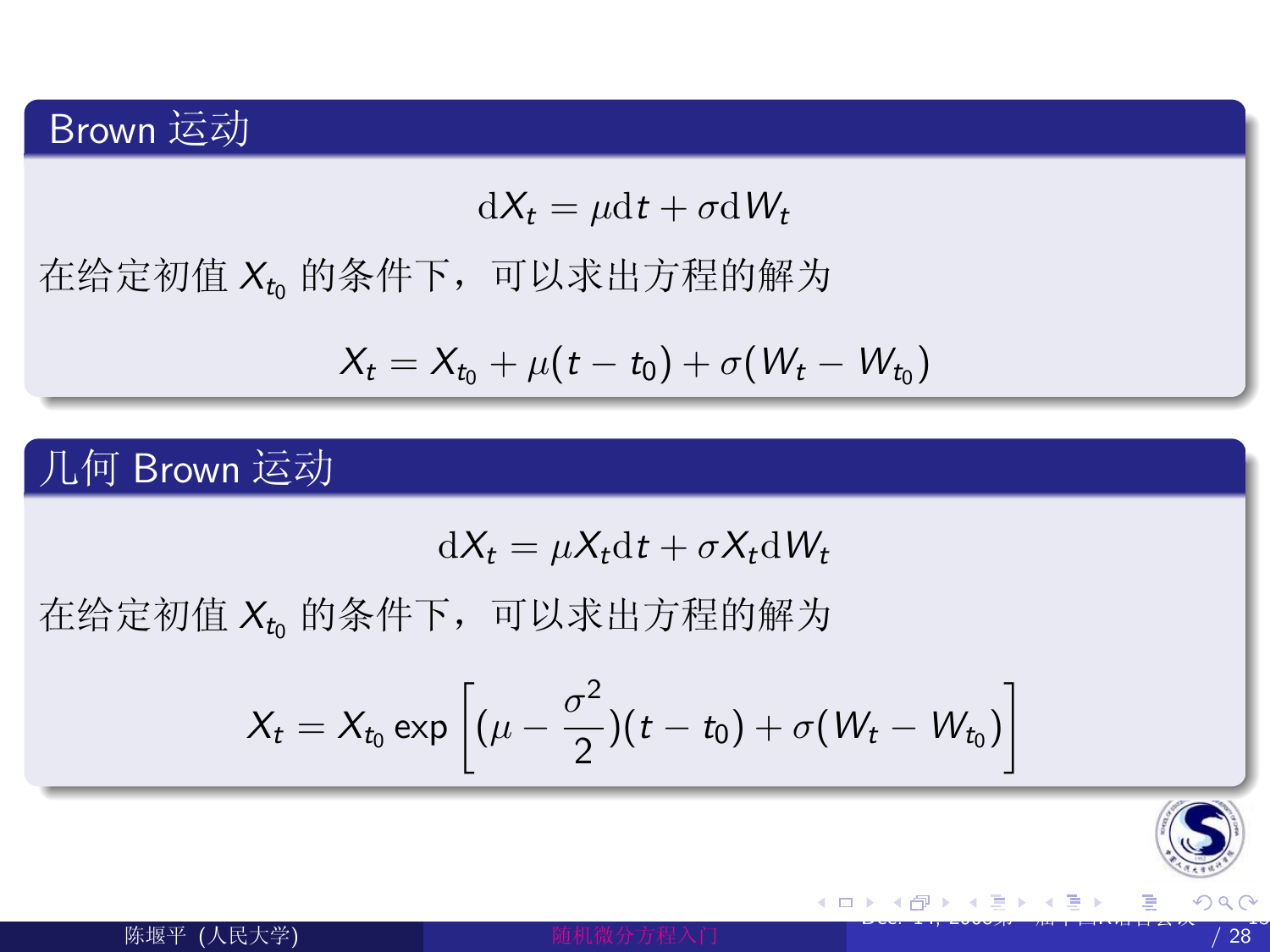## ltô 引理

假设 X(t) 满足SDE:

$$
dX_t = \mu(t, X_t)dt + \sigma(t, X_t)dW_t
$$

 $f(X) \not\equiv X$  的函数, 则

$$
df(X) = f_X(X)dX + \frac{1}{2}f_{XX}(dX)^2
$$

(dX)<sup>2</sup>展开时,有下面的法则:

|    | dt | d W |
|----|----|-----|
| dt |    |     |
| dW | 0  | dt  |



<span id="page-14-0"></span>目

キメ 高木 メモト

4 0 8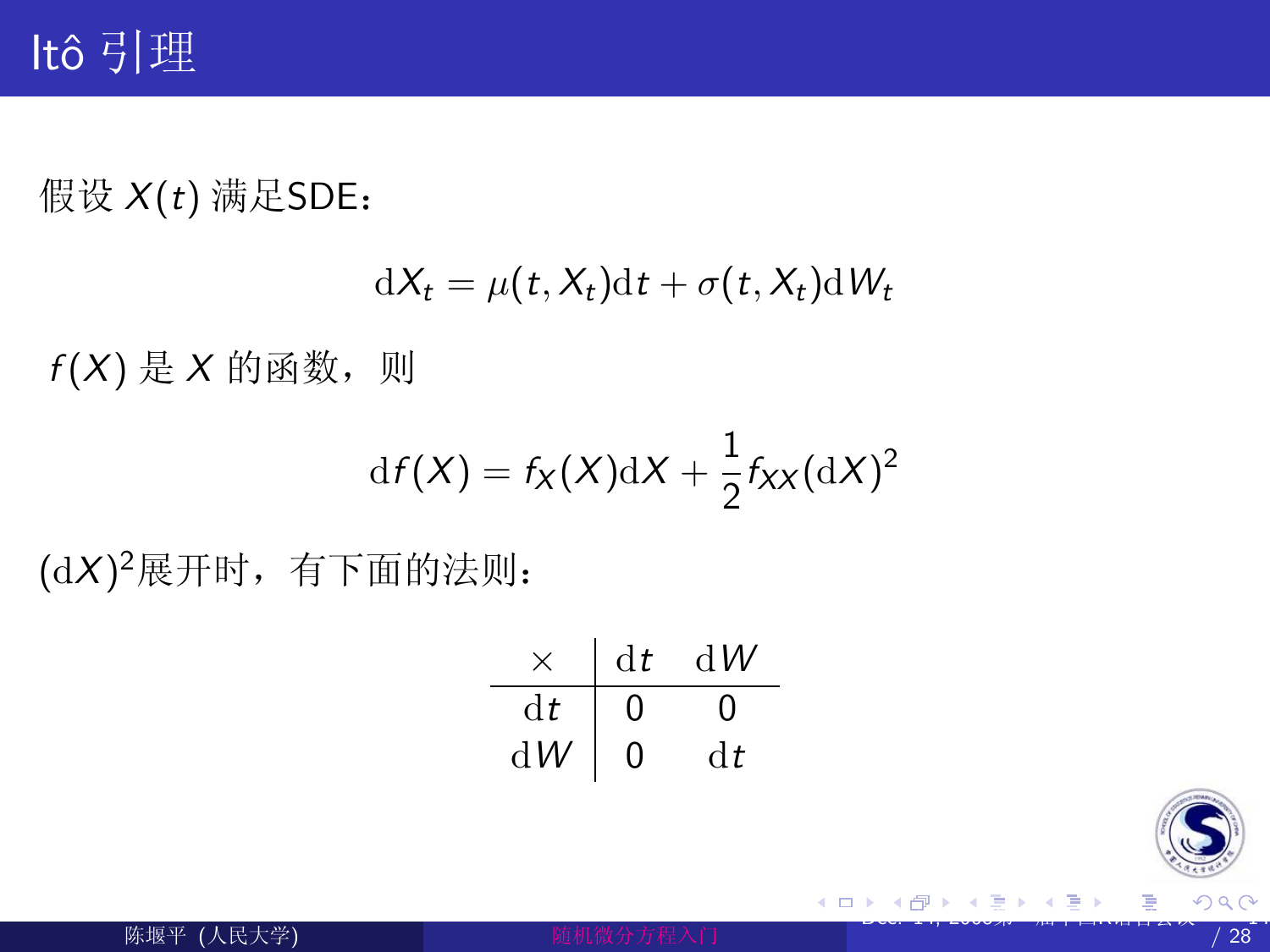假设 X(t) 满足SDE:

 $\mathrm{d}X_t = \mu X_t \mathrm{d}t + \sigma X_t \mathrm{d}W_t$ 

如何解出 $X(t)$ ? 设  $Y(t) = \log X(t)$ , 则  $\frac{\partial Y}{\partial x} = \frac{1}{X}$ ,  $\frac{\partial^2 Y}{\partial X^2} = -\frac{1}{X^2}$ , 由ltô 引理得到:

$$
dY = \frac{\partial Y}{\partial X} dX + \frac{1}{2} \frac{\partial^2 Y}{\partial X^2} (dX_t)^2
$$
  
=  $\frac{1}{X} (\mu X dt + \sigma X dW) + \frac{1}{2} (-\frac{1}{X^2}) \sigma^2 X^2 dt$   
=  $\mu dt + \sigma dW - \frac{1}{2} \sigma^2 dt$   
=  $(\mu - \frac{1}{2} \sigma^2) dt + \sigma dW$ 

<span id="page-15-0"></span>

→ 伊 \* → 走 \* → 走 \* 。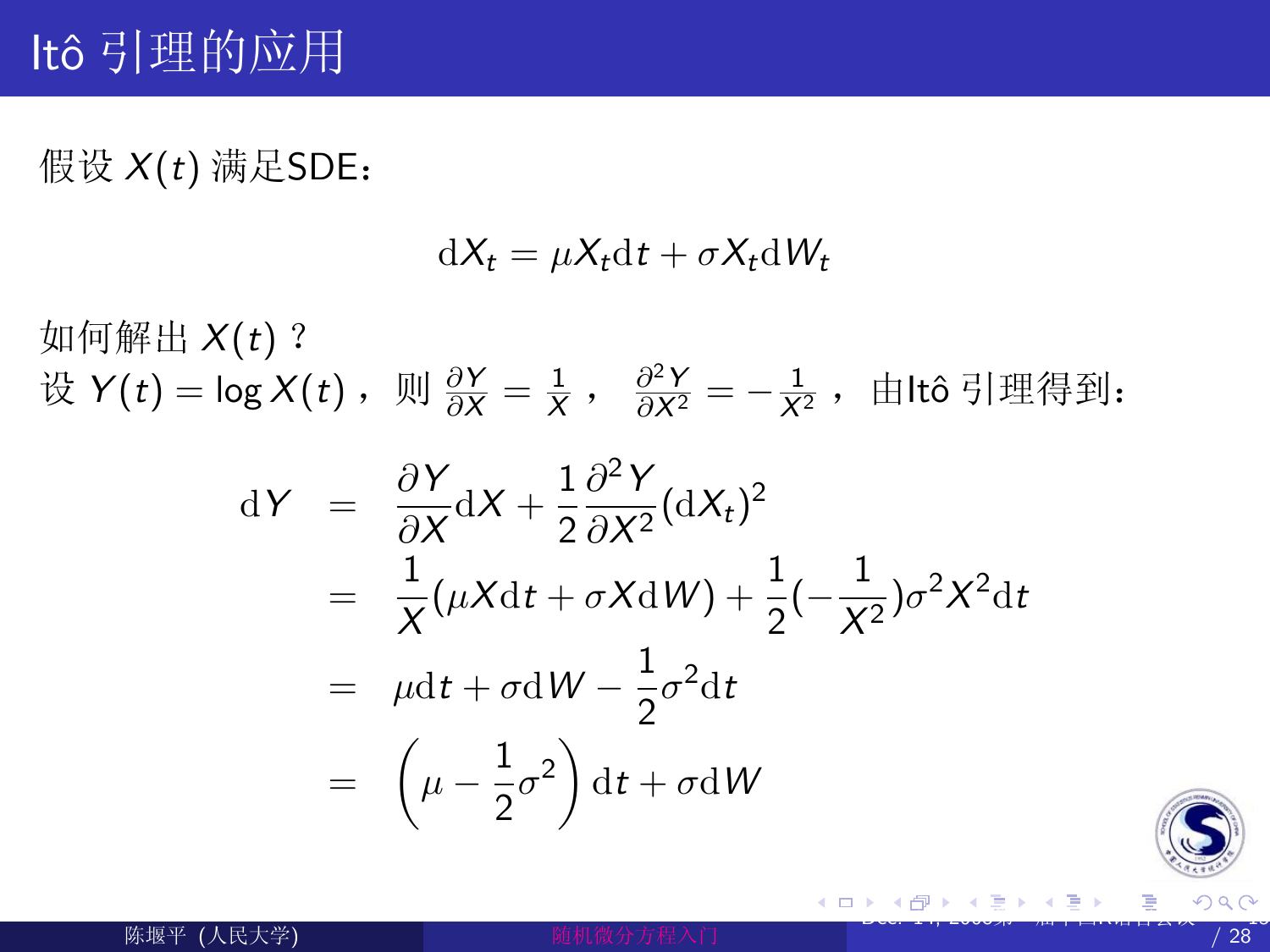则 Y(t) 是布朗运动, 有

$$
Y(t) = Y(t_0) + \left(\mu - \frac{1}{2}\sigma^2\right)(t - t_0) + \sigma(W(t) - W(t_0))
$$
  
\n
$$
X(t) = \exp(Y(t))
$$
  
\n
$$
= X(t_0) \exp\left[\left(\mu - \frac{1}{2}\sigma^2\right)(t - t_0) + \sigma(W(t) - W(t_0))\right]
$$

<span id="page-16-0"></span>

メロメ メ都 メメ 君 メメ 君 メ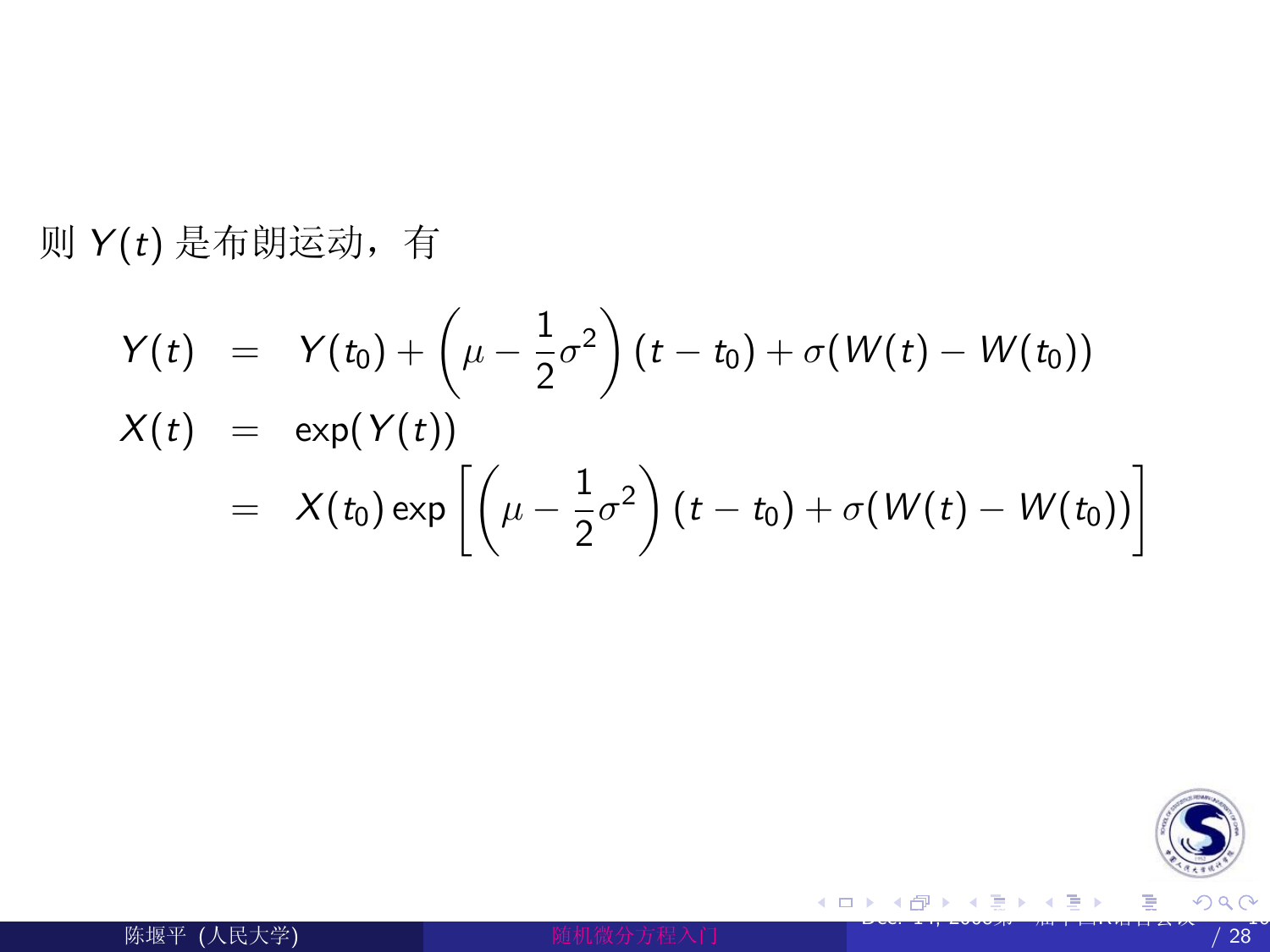设定初始值为  $X_0 \cdot \overline{X}$   $j = 1, 2, \ldots, N$ , 做以下几步

\n- $$
t_j = t_{j-1} + \Delta t
$$
\n- $\vec{r} \pm \vec{z}_j \sim N(0, 1)$
\n- $\Delta W_j = Z_j \sqrt{\Delta t}$
\n- $X_j = X_{j-1} \exp\left((\mu - \frac{\sigma^2}{2})\Delta t + \sigma \Delta W_j\right)$
\n

<span id="page-17-0"></span>

メロメ メ都 メメ 君 メメ 君 メ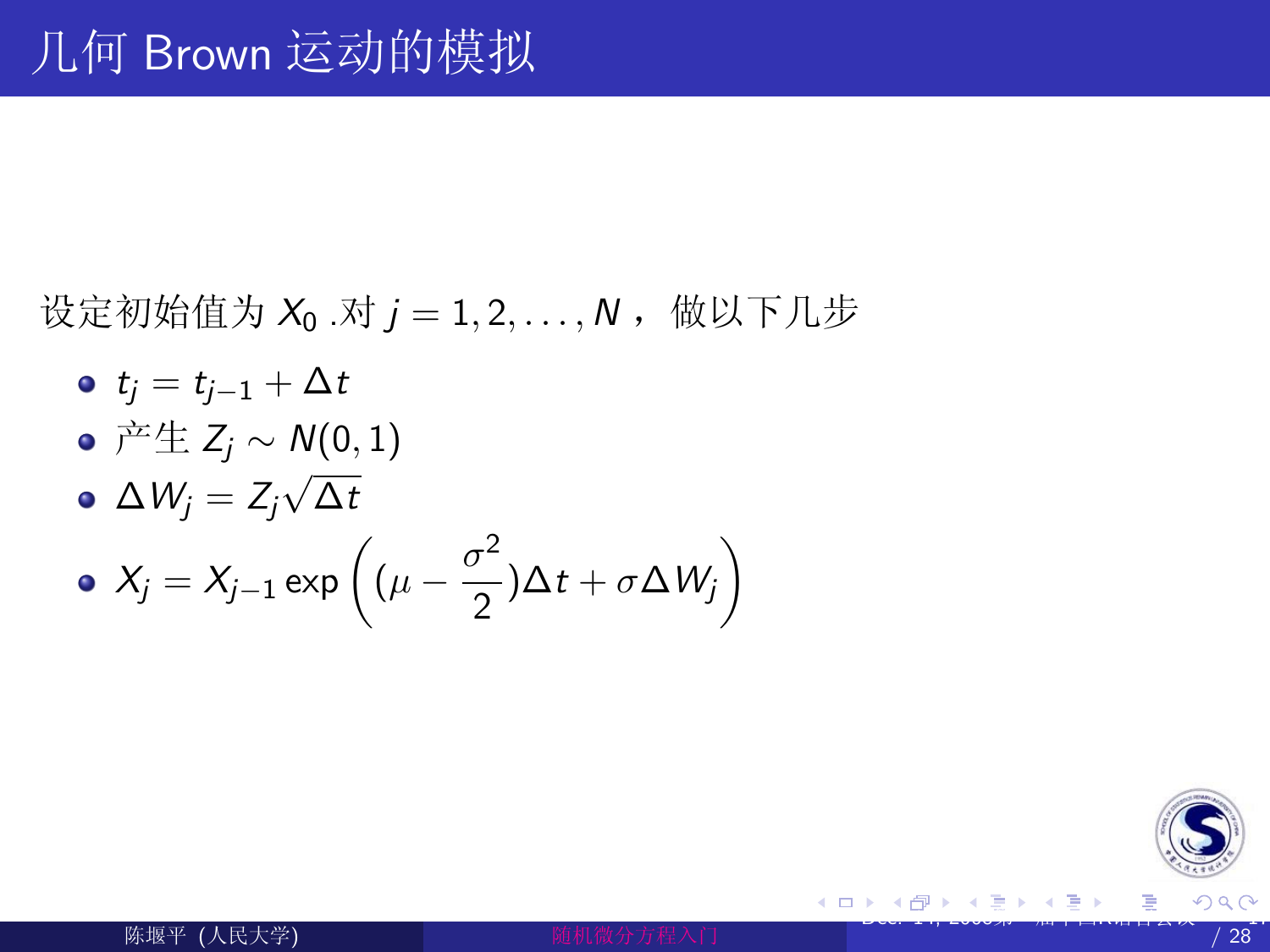$set, seed(123)$  $mu \leftarrow 1$ sigma  $<-0.5$  $x \leftarrow 10$ N <- 100 # [0,T]的分割点数  $T < -1$ Delta <- T/N # 时间间隔 W <- numeric(N+1) # 初始化向量 W  $t \leq -\text{seq}(0,T, \text{length}=N+1)$ for $(i \text{ in } 2: (N+1))$  $W[i]$  <-  $W[i-1]$  + rnorm(1) \* sqrt(Delta)  $S \leftarrow x * exp((mu-sigma^2/2) * t + signa * W)$ plot(t,S,type="1",main="几何布朗运动")

<span id="page-18-0"></span>

∢ 御 ≯ → ( 唐 ≯ → (唐 ≯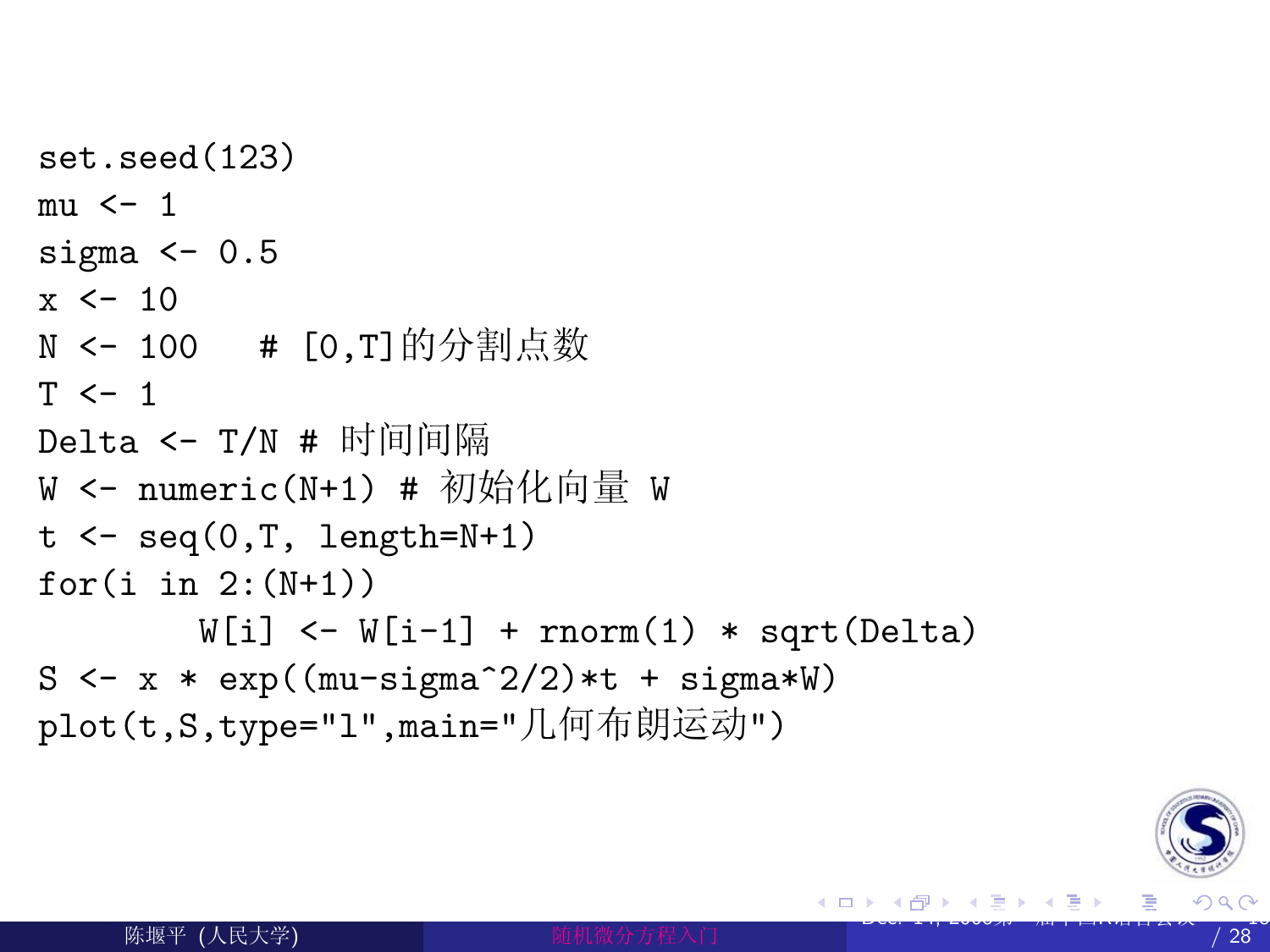几何布朗运动



Figure: 几何 Brown 运动轨迹的模拟

**≮ロ ▶ (伊 )** 

×. э ×

<span id="page-19-0"></span>

一( 話 )

陈堰平 (人民大学)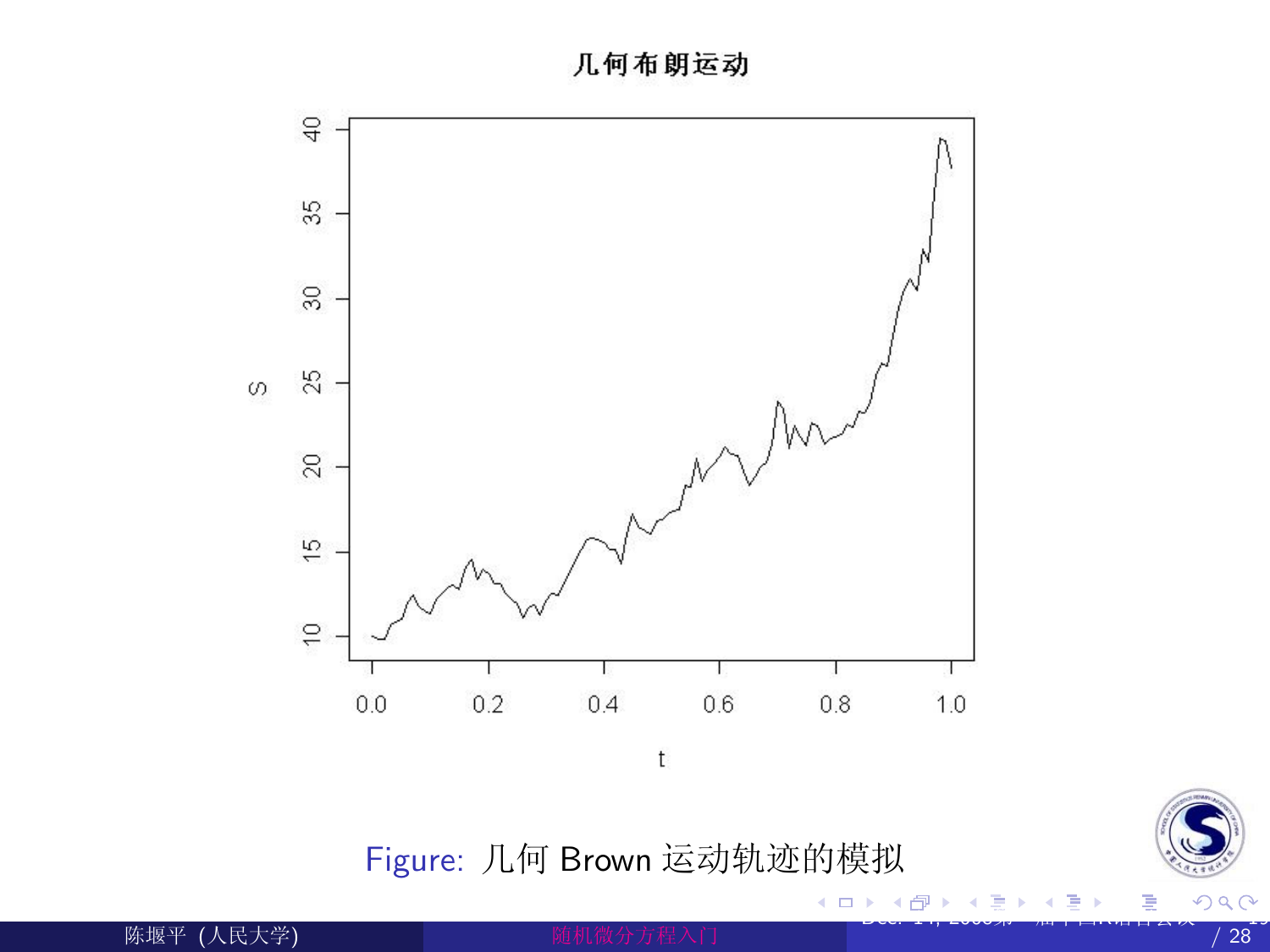并不是所有的 SDE 都能解出显式解, 更多的 SDE 只能通过迭代式求出 数值解. 求 SDE 数值解也就是模拟出解的路径.

## Euler 格式

$$
Y_{i+1} = Y_i + \mu(t_i, Y_i)(t_{i+1} - t_i) + \sigma(t_i, Y_i)(W_{i+1} - W_i)
$$

#### Milstein 格式

$$
Y_{i+1} = Y_i + \mu(t_i, Y_i)(t_{i+1} - t_i) + \sigma(t_i, Y_i)(W_{i+1} - W_i)
$$
  

$$
\frac{1}{2}\sigma(t_i, Y_i)\sigma_x(t_i, Y_i) \{(W_{i+1} - W_i)^2 - (t_{i+1} - t_i)\}
$$

其中

$$
W_{i+1} - W_i = \sqrt{t_{i+1} - t_i} Z_{i+1}, \quad i = 0, \ldots, n-1
$$

而 Z1,..., Z, 是互相独立的标准正态随机变量

<span id="page-20-0"></span>

陈堰平 (人民大学)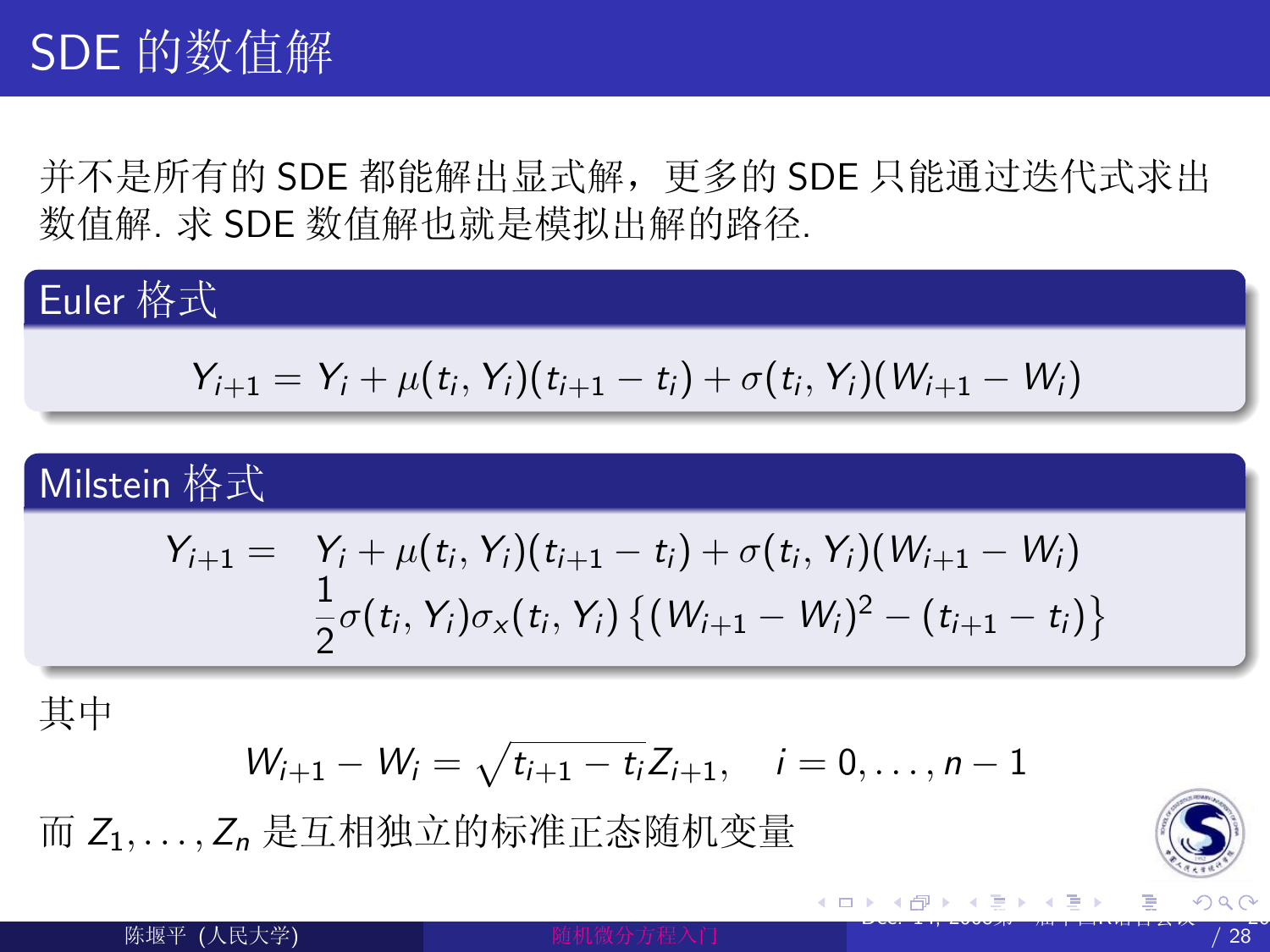- $\bullet$  BM(), GBM(), BBridge()
- $\bullet$  sde.sim()

<span id="page-21-0"></span>



 $\leftarrow$   $\Box$ 

K 御 ▶ K 君 ▶ K 君 ▶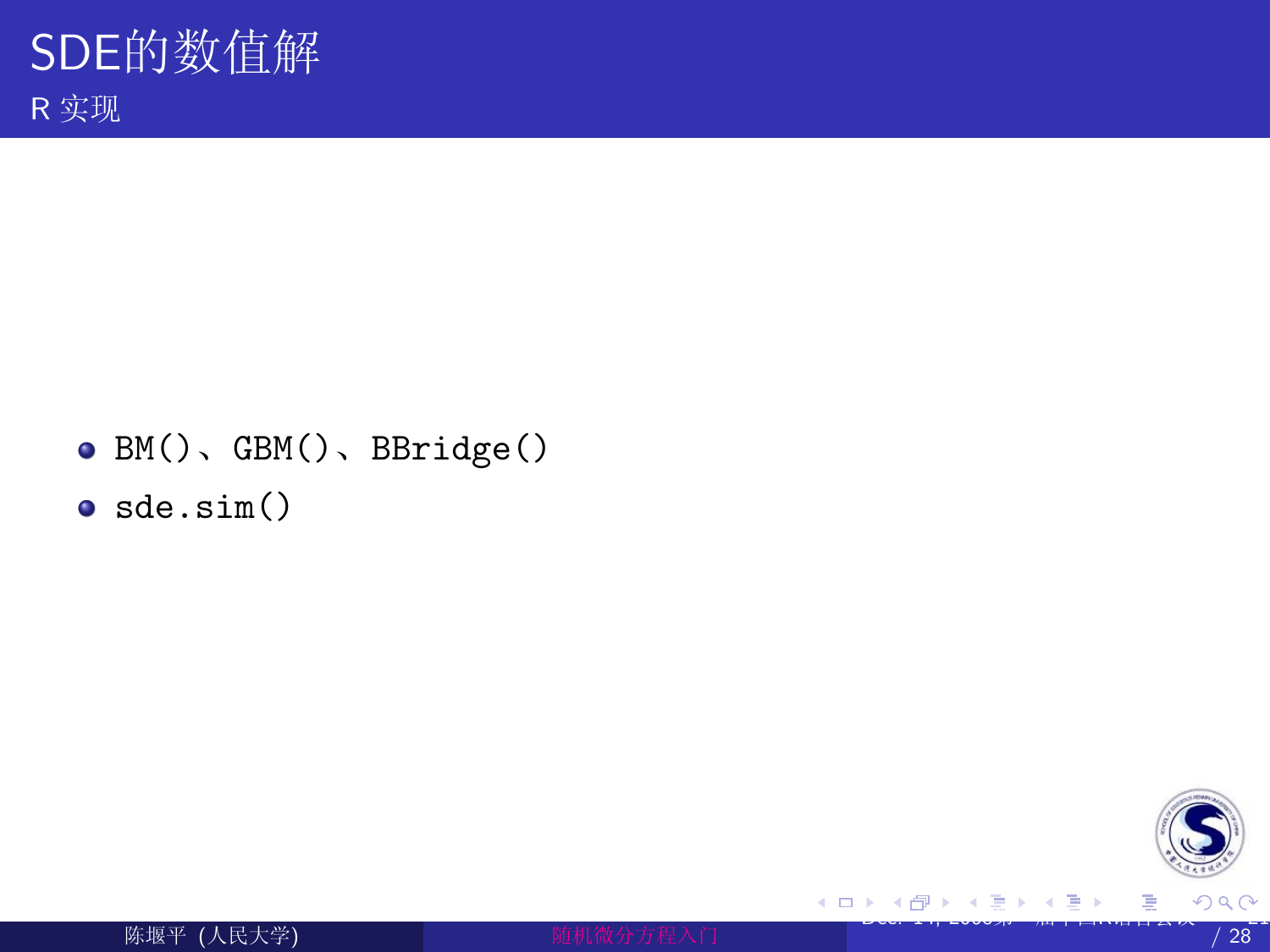考虑下面的 SDE:

#### $\mathrm{d}X_t = \mu(X_t; \theta) \mathrm{d}t + \sigma(X_t; \theta) \mathrm{d}W_t$

其中 θ ∈ Θ ⊂ ℝ<sup>ρ</sup> 是 **ρ** 维参数, θ 是参数的真实值。函数  $\mu: \mathbb{R} \times \Theta \to \mathbb{R}$  和 $\sigma: \mathbb{R} \times \Theta \to (0, +\infty)$ 是已知的, 并且使SDE的解存 在。如果我们观测到该 SDE 解的一条轨迹的离散采样 { $X_n$ ,  $n \in \mathbb{N}$ }, 用 这些数据来估计参数 θ, 得到参数的估计为θ

<span id="page-22-0"></span>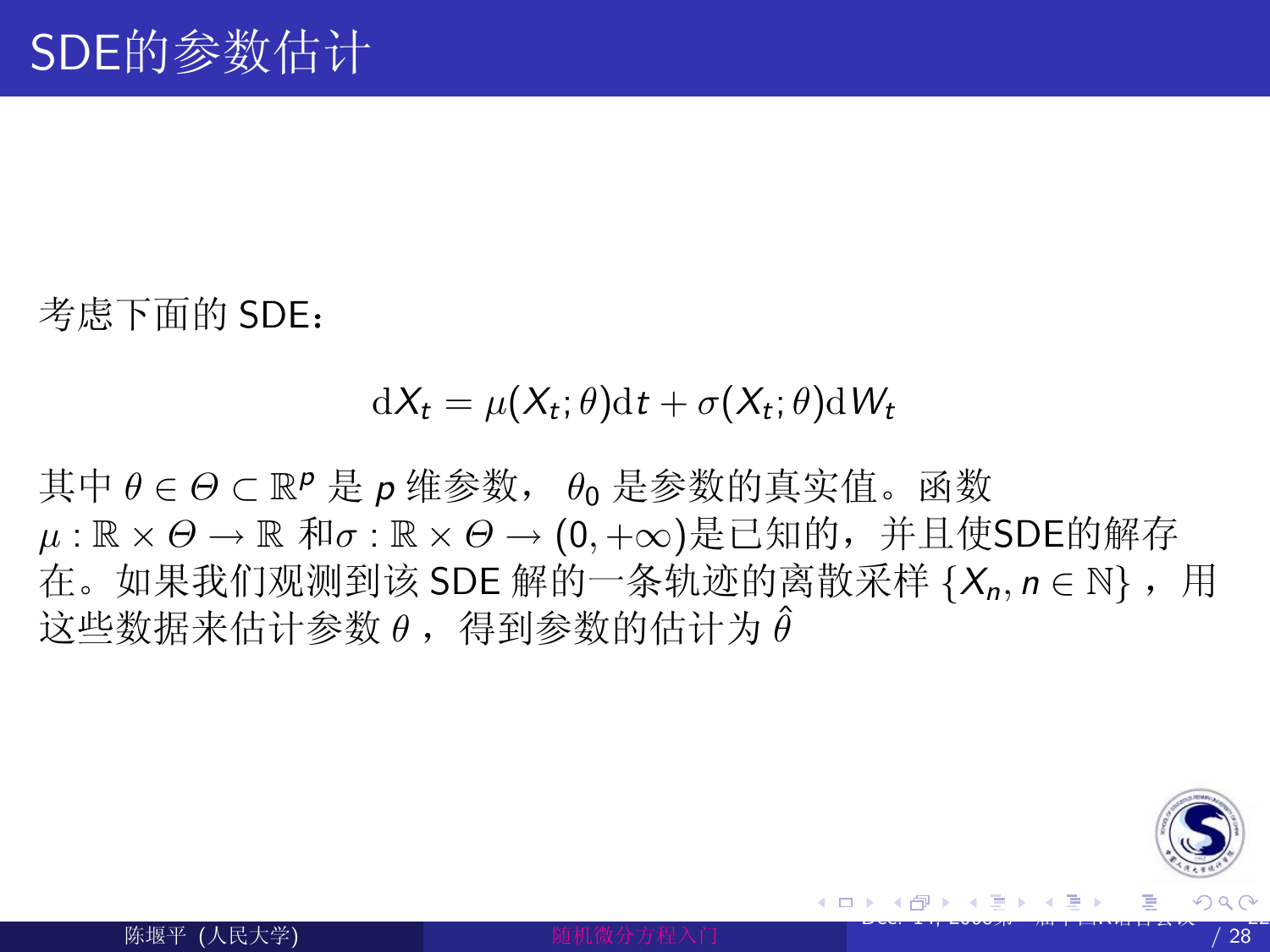假设 x<sub>0</sub>, x<sub>1</sub>, ..., x<sub>N</sub> 是 X(t) 在均匀离散时刻 t<sub>i</sub> =  $\Delta t$  的观测, 其中  $i=0,1,\ldots,N$ ,  $\Delta t = T/N$ .  $\hat{\varphi}$   $p(t_k, x_k | t_{k-1}, x_{k-1}; \theta)$  是从  $(t_{k-1}, x_{k-1})$  到  $(t_k, x_k)$  的传递概率密度, 假设初始状态的概率密度为  $p_0(x_0|\theta)$ , 似然函数为:

$$
f(\theta) = p_0(x_0|\theta) \prod_{k=1}^{N} p(t_k, x_k | t_{k-1}, x_{k-1}; \theta)
$$

对数似然函数为:

$$
L(\theta) = \log f(\theta)
$$
  
= 
$$
\sum_{k=1}^{N} \log p(t_k, x_k | t_{k-1}, x_{k-1}; \theta) + \log p_0(x_0 | \theta)
$$

<span id="page-23-0"></span>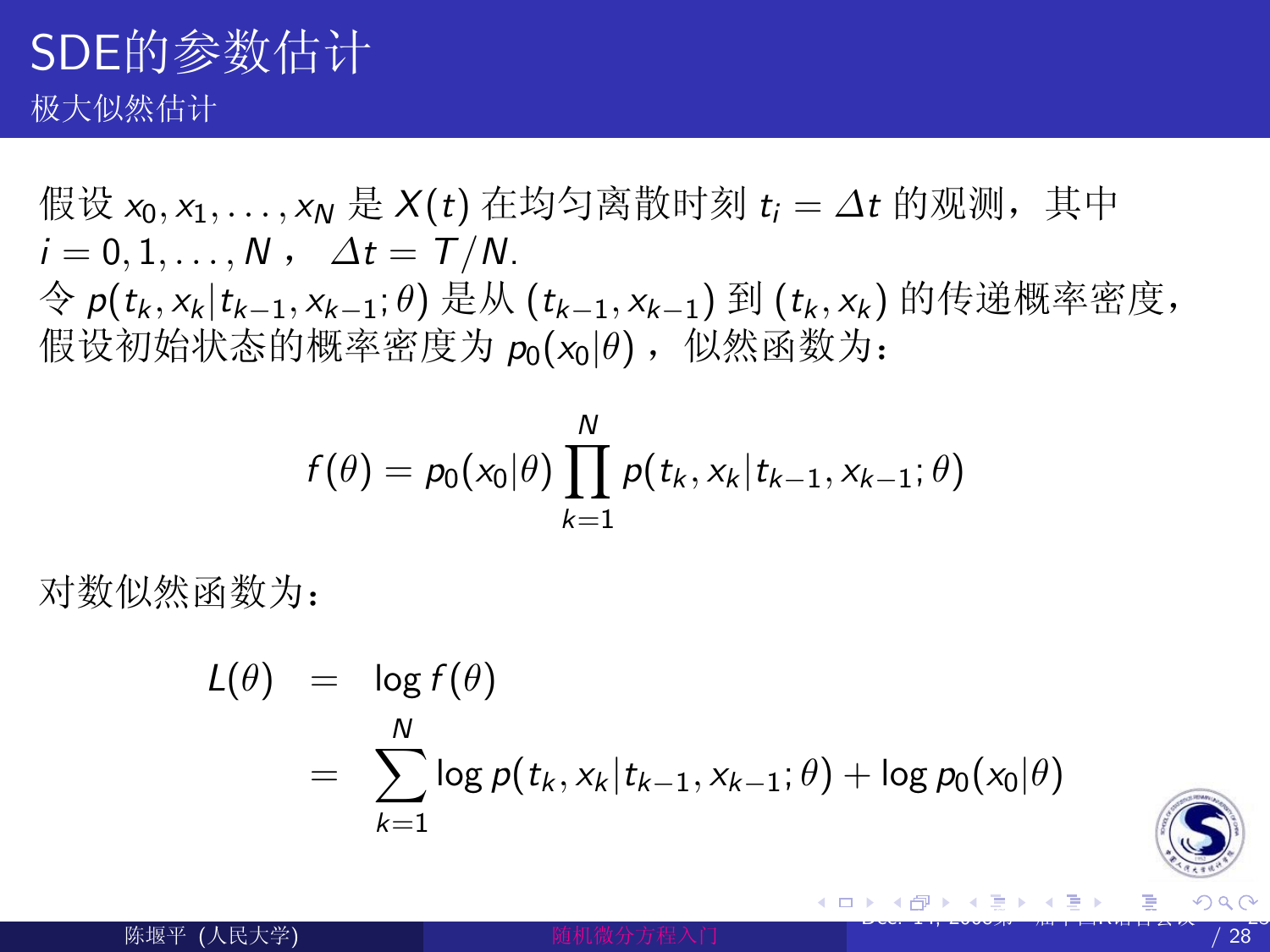考虑 SDE 的 Euler 近似, 有

$$
X(t_k) = x_{k-1} + \mu(t_{k-1}, x_{k-1}; \theta) \Delta t + \sigma(t_{k-1}, x_{k-1}; \theta) \sqrt{\Delta t} \eta_k
$$
  
其中  $\eta_k \sim N(0, 1)$ .由上式可得

$$
p(t_k, x_k | t_{k-1}, x_{k-1}; \theta) = \frac{1}{\sqrt{2\pi\sigma_k}} \exp\left(-\frac{(x_k - \mu_k)^2}{2\sigma_k^2}\right)
$$

 $\overline{\text{H}}\,\Pi \mu_k = x_{k-1} + \mu(t_{k-1}, x_{k-1}; \theta)$ ,  $\sigma_k = \sigma(t_{k-1}, x_{k-1}; \theta)\sqrt{\Delta t}$ 

<span id="page-24-0"></span>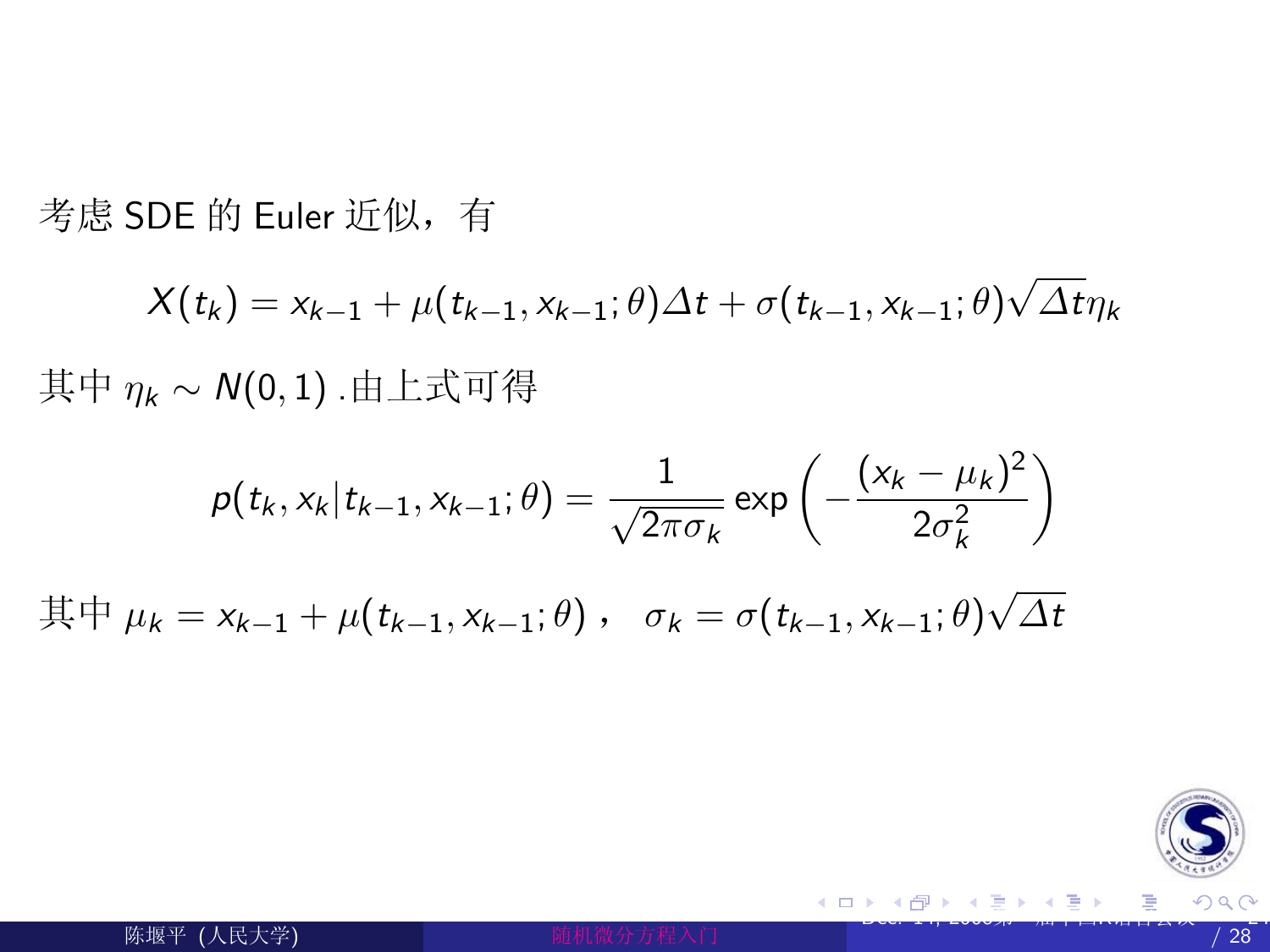## SDE的参数估计 实例: 种群动力学

考虑美洲鹤1939-1985年的种群数据, 假设 t 时刻种群大小 X(t) 满足 SDE:

 $dX(t) = \theta_1 X(t) dt + \theta_2 \sqrt{X(t)} dW(t), \qquad X(0) = 18$ 



<span id="page-25-0"></span>

陈堰平 (人民大学)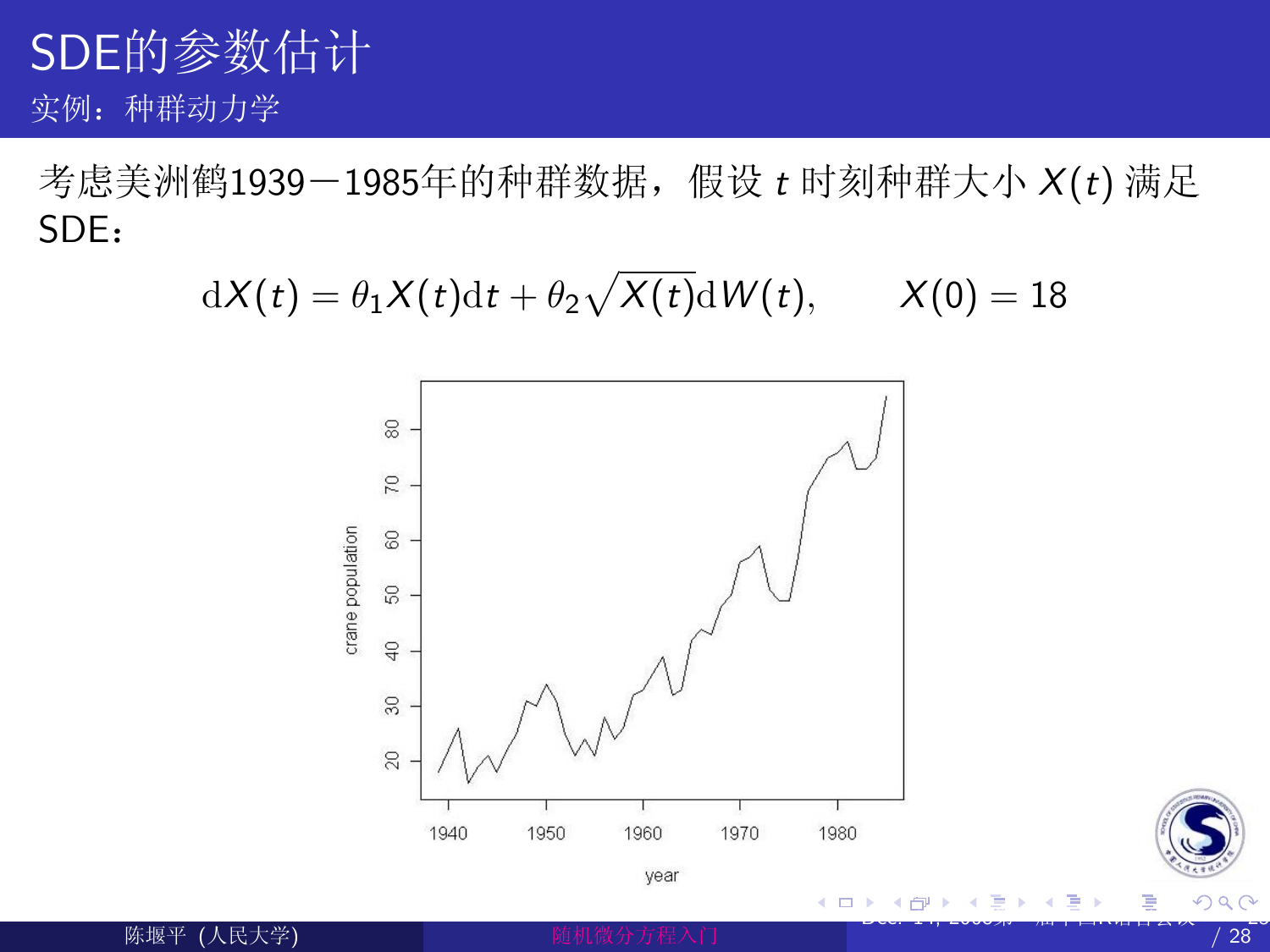```
data < -scan("D:\ldots.txt")X <- ts (data, start=1939)
```
- $d \leftarrow function(t, x, theta) theta[1]*x$
- $s \leftarrow function(t, x, theta) theta[2]*sqrt(x)$

```
Euler.lik \le function(theta1, theta2){
  n \leq length(X)dt \leftarrow delta(X)-\text{sum}(\text{d}cEuler(X[2:n], dt, X[1:(n-1)], 0, c(\text{theta1}, \text{theta2}),d,s,log=TRUE))
```

```
ι
```

```
fit<- mle(Euler.lik,start=list(theta1=0,theta2=1),
              method="L-BFGS-B", lower=c(0,0))summary(fit)
```
<span id="page-26-0"></span>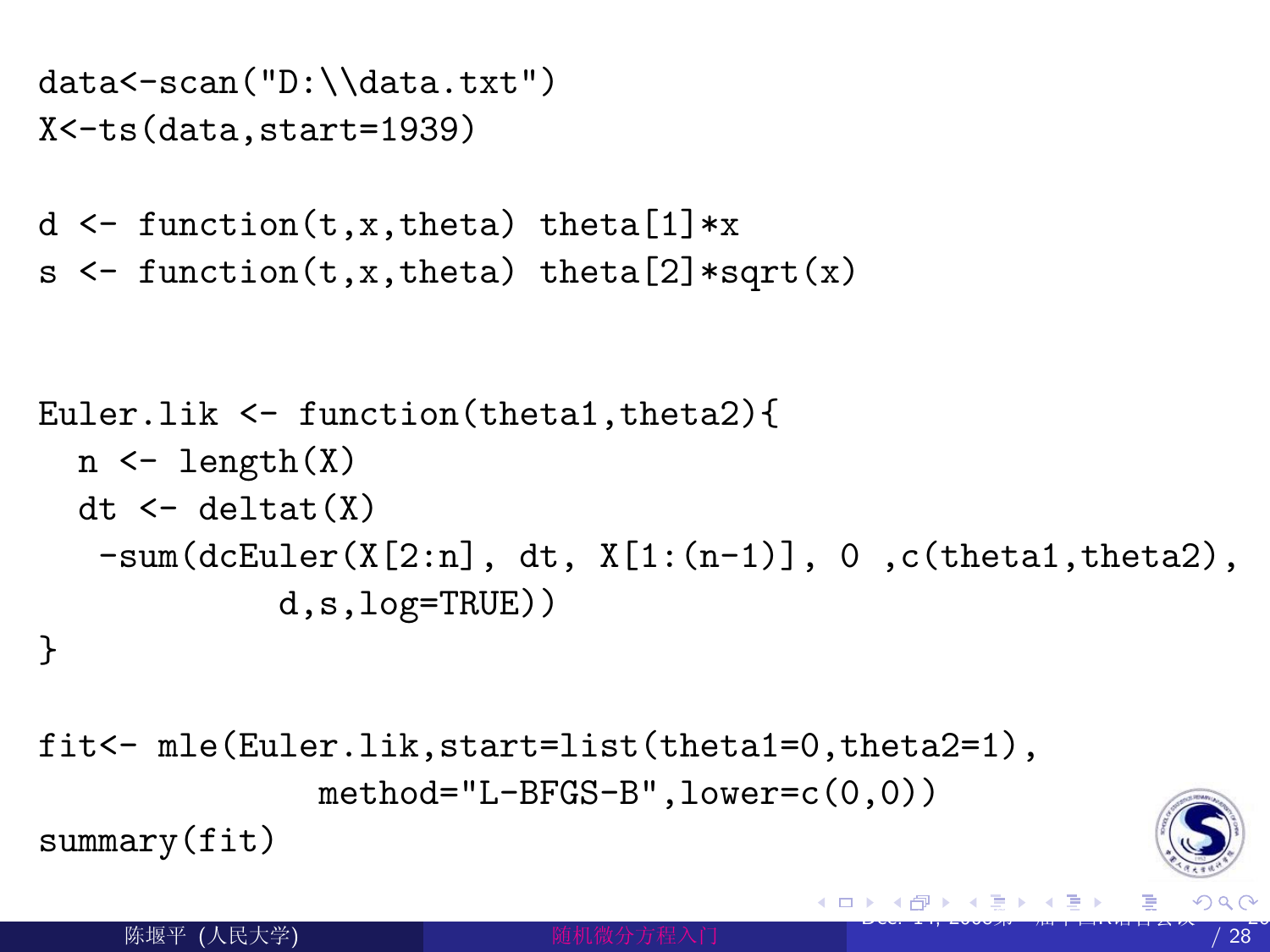

- Stefano M. lacus. (2008). Simulation and Inference for Stochastics Differential Eugations. Springer
- Desmond J. Higham. (2001). A Algorithmic Introduction to Numerical Simulation of Stochastics Differential Eugations. SIAM Review Vol. 43 No.3. pp. 525–546
- E. Allen. (2007). Modeling with Ito Stochastic Differential Equations. Springer
- Chan, N. H. Wong, H. Y. (2006) Simulation Techniques in Financial Risk Management. Wiley, New York
- Back, K. (2005), A Course in Derivative Securities: Introduction to Theory and Computation. Springer, New York.
- Glasserman , P. (2004). Monte Carlo Methods in Financial *Engineering.* Springer-Verlag, New York

<span id="page-27-0"></span>

→ (御)> → 君 > → 君 >